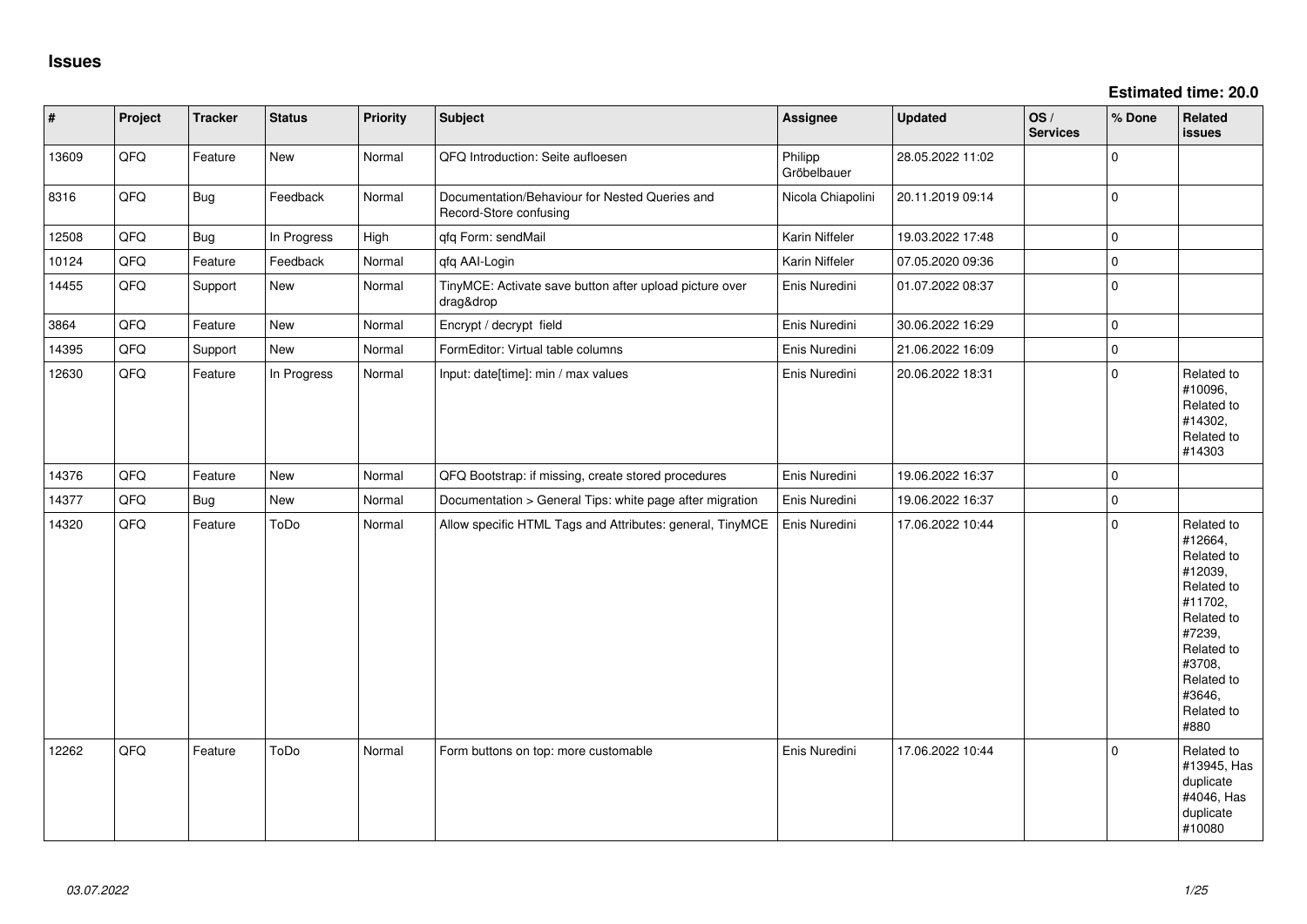| #     | Project | <b>Tracker</b> | <b>Status</b>     | <b>Priority</b> | <b>Subject</b>                                                                       | <b>Assignee</b> | <b>Updated</b>   | OS/<br><b>Services</b> | % Done         | <b>Related</b><br><b>issues</b>                  |
|-------|---------|----------------|-------------------|-----------------|--------------------------------------------------------------------------------------|-----------------|------------------|------------------------|----------------|--------------------------------------------------|
| 14303 | QFQ     | <b>Bug</b>     | ToDo              | Normal          | datetime broken with picker                                                          | Enis Nuredini   | 17.06.2022 09:02 |                        | 0              | Related to<br>#12630                             |
| 13608 | QFQ     | Feature        | Some day<br>maybe | Normal          | Automatic Browser Language Redirect                                                  | Enis Nuredini   | 17.06.2022 08:35 |                        | 0              |                                                  |
| 14322 | QFQ     | <b>Bug</b>     | New               | Normal          | Form Load: by default no scroll (save & close should be<br>visible)                  | Enis Nuredini   | 15.06.2022 14:12 |                        | 0              | Related to<br>#14321,<br>Related to<br>#6232     |
| 9052  | QFQ     | Feature        | Feedback          | High            | Report: CodeMirror with SQL Syntax Highlight in FE                                   | Enis Nuredini   | 08.06.2022 10:25 |                        | 0              |                                                  |
| 13716 | QFQ     | <b>Bug</b>     | New               | High            | Firefox ask to store username/password                                               | Enis Nuredini   | 30.05.2022 09:31 |                        | $\Omega$       | Related to<br>#13827                             |
| 12066 | QFQ     | <b>Bug</b>     | <b>New</b>        | High            | enterAsSubmit: Forward wird nicht ausgeführt                                         | Enis Nuredini   | 29.05.2022 09:23 |                        | $\mathsf 0$    |                                                  |
| 11630 | QFQ     | <b>Bug</b>     | Feedback          | High            | Bitte check ob CALL() in 20.11.0 noch so funktioniert wie in<br>20.4.1               | Enis Nuredini   | 28.05.2022 13:45 |                        | $\Omega$       | Related to<br>#11325                             |
| 12989 | QFQ     | <b>Bug</b>     | <b>New</b>        | Normal          | empty string does not trigger dynamic update                                         | Enis Nuredini   | 28.05.2022 11:09 |                        | 0              |                                                  |
| 13943 | QFQ     | <b>Bug</b>     | Priorize          | Normal          | unable to find formgroup                                                             | Enis Nuredini   | 28.05.2022 11:03 |                        | $\mathbf 0$    |                                                  |
| 14227 | QFQ     | Feature        | <b>New</b>        | Normal          | Selenium Konkurrenz: cypress.io                                                      | Enis Nuredini   | 28.05.2022 11:02 |                        | 0              |                                                  |
| 14028 | QFQ     | Feature        | New               | Normal          | Required notification: visual nicer                                                  | Enis Nuredini   | 28.05.2022 11:01 |                        | $\mathsf 0$    |                                                  |
| 13945 | QFQ     | Feature        | New               | Normal          | As link: content before/after link                                                   | Enis Nuredini   | 28.05.2022 11:01 |                        | 0              | Related to<br>#12262                             |
| 13689 | QFQ     | <b>Bug</b>     | <b>New</b>        | Normal          | Enter auf Eingabefeld mit ungültigem Wert führt zu blurry<br>Seite                   | Enis Nuredini   | 28.05.2022 10:53 |                        | $\Omega$       | Related to<br>#14245, Has<br>duplicate<br>#11891 |
| 14245 | QFQ     | Bug            | New               | Normal          | Form Save Btn bleibt disabled wenn Datumsfeld über<br>Datepicker geändert            | Enis Nuredini   | 27.05.2022 13:45 |                        | $\mathbf 0$    | Related to<br>#13689                             |
| 13767 | QFQ     | <b>Bug</b>     | Feedback          | Normal          | date/time-picker: required shows up/down button orange                               | Enis Nuredini   | 16.05.2022 23:16 |                        | 0              |                                                  |
| 10782 | QFQ     | Feature        | Feedback          | Normal          | Tiny MCE: Image Upload                                                               | Enis Nuredini   | 16.05.2022 23:16 |                        | $\Omega$       | Related to<br>#12452                             |
| 13572 | QFQ     | Feature        | Feedback          | Normal          | Form Load: misleading error message on trying to load non<br>existent primary record | Enis Nuredini   | 16.05.2022 23:16 |                        | 100            |                                                  |
| 13900 | QFQ     | Feature        | Priorize          | Normal          | Selenium: Check das Cookie/PDF funktioniert                                          | Enis Nuredini   | 25.03.2022 12:45 |                        | $\overline{0}$ |                                                  |
| 10569 | QFQ     | Feature        | Priorize          | Normal          | link blank more safe                                                                 | Enis Nuredini   | 25.03.2022 12:44 |                        | 0              |                                                  |
| 13899 | QFQ     | <b>Bug</b>     | ToDo              | Normal          | Selenium: zum laufen bringen                                                         | Enis Nuredini   | 25.03.2022 10:24 |                        | 0              |                                                  |
| 8891  | QFQ     | <b>Bug</b>     | <b>New</b>        | High            | formSubmitLog: do not log passwords                                                  | Enis Nuredini   | 25.03.2022 09:06 |                        | $\mathsf 0$    |                                                  |
| 10463 | QFQ     | Feature        | New               | Normal          | Report link: expliztes setzen von HTML Tags (Bedarf fuer<br>'data-selenium' & 'id')  | Enis Nuredini   | 23.03.2022 09:23 |                        | $\Omega$       | Related to<br>#7648                              |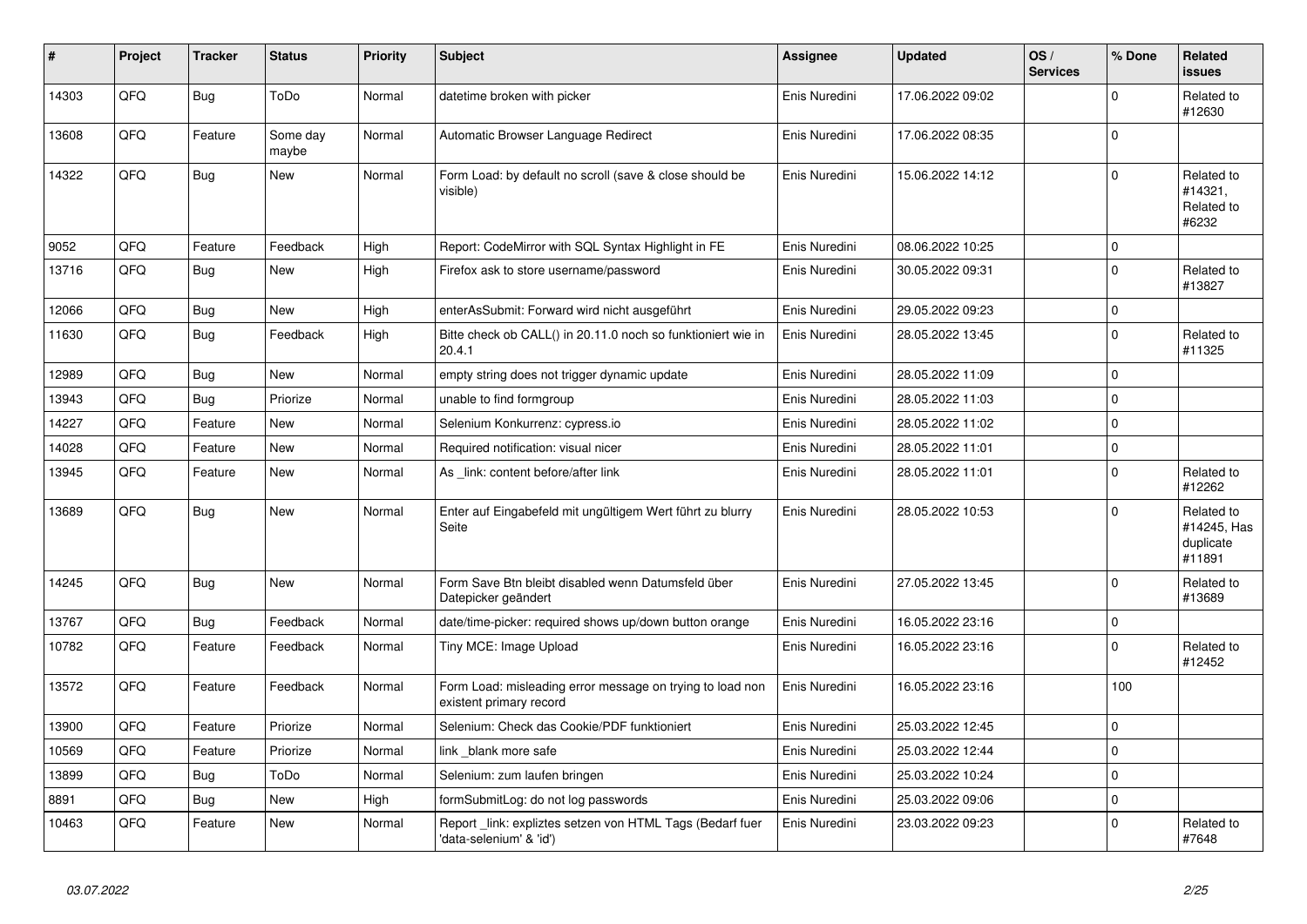| #     | Project | <b>Tracker</b> | <b>Status</b>     | <b>Priority</b> | <b>Subject</b>                                                                                         | <b>Assignee</b>     | <b>Updated</b>   | OS/<br><b>Services</b> | % Done         | <b>Related</b><br>issues                                              |
|-------|---------|----------------|-------------------|-----------------|--------------------------------------------------------------------------------------------------------|---------------------|------------------|------------------------|----------------|-----------------------------------------------------------------------|
| 11892 | QFQ     | Feature        | New               | Normal          | tablesorter: columns with links are hard to order - new<br>qualifier 'Y: <ord>'</ord>                  | Enis Nuredini       | 23.03.2022 09:22 |                        | $\Omega$       |                                                                       |
| 13757 | QFQ     | Feature        | <b>New</b>        | High            | QR / Bar-Code Plugin                                                                                   | Enis Nuredini       | 19.03.2022 17:43 |                        | 0              |                                                                       |
| 3613  | QFQ     | <b>Bug</b>     | Some day<br>maybe | Normal          | note /note unchecked -> note div (col-md) wird weiterhin<br>gerendert                                  | Elias Villiger      | 01.02.2020 23:19 |                        | 100            |                                                                       |
| 11347 | QFQ     | <b>Bug</b>     | Feedback          | Normal          | If Bedingungen funktionieren nicht korrekt                                                             | Christoph Fuchs     | 21.03.2021 20:37 |                        | 0              |                                                                       |
| 4018  | QFQ     | Feature        | New               | Normal          | typeahead: long query parameter / answer triggers 'Attack<br>detected' and purges current SIP storage. | Carsten Rose        | 29.06.2022 22:46 |                        | $\Omega$       | Related to<br>#9077                                                   |
| 9221  | QFQ     | Feature        | <b>New</b>        | Normal          | typeAhead: Zeichenlimite ausschalten                                                                   | Carsten Rose        | 29.06.2022 22:36 |                        | $\pmb{0}$      |                                                                       |
| 9077  | QFQ     | <b>Bug</b>     | <b>New</b>        | Normal          | typeAheadSql: report broken SQL                                                                        | Carsten Rose        | 29.06.2022 22:35 |                        | 0              | Related to<br>#4018                                                   |
| 14323 | QFQ     | <b>Bug</b>     | In Progress       | Normal          | Report: render=both single - no impact                                                                 | Carsten Rose        | 19.06.2022 18:31 |                        | 0              |                                                                       |
| 14371 | QFQ     | Feature        | Priorize          | Normal          | <b>LDAP via REPORT</b>                                                                                 | Carsten Rose        | 19.06.2022 16:37 |                        | 0              |                                                                       |
| 14290 | QFQ     | Feature        | Priorize          | Normal          | FormEditor: Show Table Definition                                                                      | Carsten Rose        | 19.06.2022 16:37 |                        | $\Omega$       |                                                                       |
| 14283 | QFQ     | <b>Bug</b>     | Priorize          | Normal          | HEIC / HEIF convert doesn't trigger                                                                    | Carsten Rose        | 19.06.2022 16:37 |                        | $\overline{0}$ |                                                                       |
| 12452 | QFQ     | Feature        | Priorize          | Normal          | BaseURL: alsways with '/' at the end                                                                   | Carsten Rose        | 19.06.2022 13:45 |                        | $\Omega$       | Related to<br>#10782                                                  |
| 14305 | QFQ     | <b>Bug</b>     | <b>New</b>        | Normal          | Inline Report editing does not create history entries                                                  | Carsten Rose        | 10.06.2022 11:55 |                        | 0              |                                                                       |
| 14304 | QFQ     | Bug            | New               | Normal          | table sorter view safer does not work                                                                  | Carsten Rose        | 10.06.2022 11:49 |                        | 0              |                                                                       |
| 10013 | QFQ     | Feature        | Some day<br>maybe | Normal          | FE.typ=editor: CodeMirror                                                                              | Carsten Rose        | 08.06.2022 10:37 |                        | $\Omega$       | Related to<br>#12611,<br>Related to<br>#12490,<br>Related to<br>#7732 |
| 12611 | QFQ     | Feature        | Some day<br>maybe | Normal          | Refactoring: Bootstrap with Lazy Loading                                                               | Carsten Rose        | 08.06.2022 10:37 |                        | $\Omega$       | Related to<br>#12490,<br>Related to<br>#10013,<br>Related to<br>#7732 |
| 14175 | QFQ     | <b>Bug</b>     | In Progress       | Normal          | Opening a form with no QFQ Session cookie fails                                                        | Carsten Rose        | 03.06.2022 10:40 |                        | 0              |                                                                       |
| 12584 | QFQ     | Feature        | Feedback          | Normal          | T3 v10 migration script: replace alias-patterns (v11)                                                  | Carsten Rose        | 28.05.2022 11:12 |                        | 100            |                                                                       |
| 14090 | QFQ     | Feature        | <b>New</b>        | Normal          | Nützliche script funktionen                                                                            | Carsten Rose        | 28.05.2022 11:03 |                        | 0              |                                                                       |
| 14233 | QFQ     | Bug            | <b>New</b>        | Normal          | AS link: question - HTML is not rendered                                                               | <b>Carsten Rose</b> | 28.05.2022 11:02 |                        | 0              |                                                                       |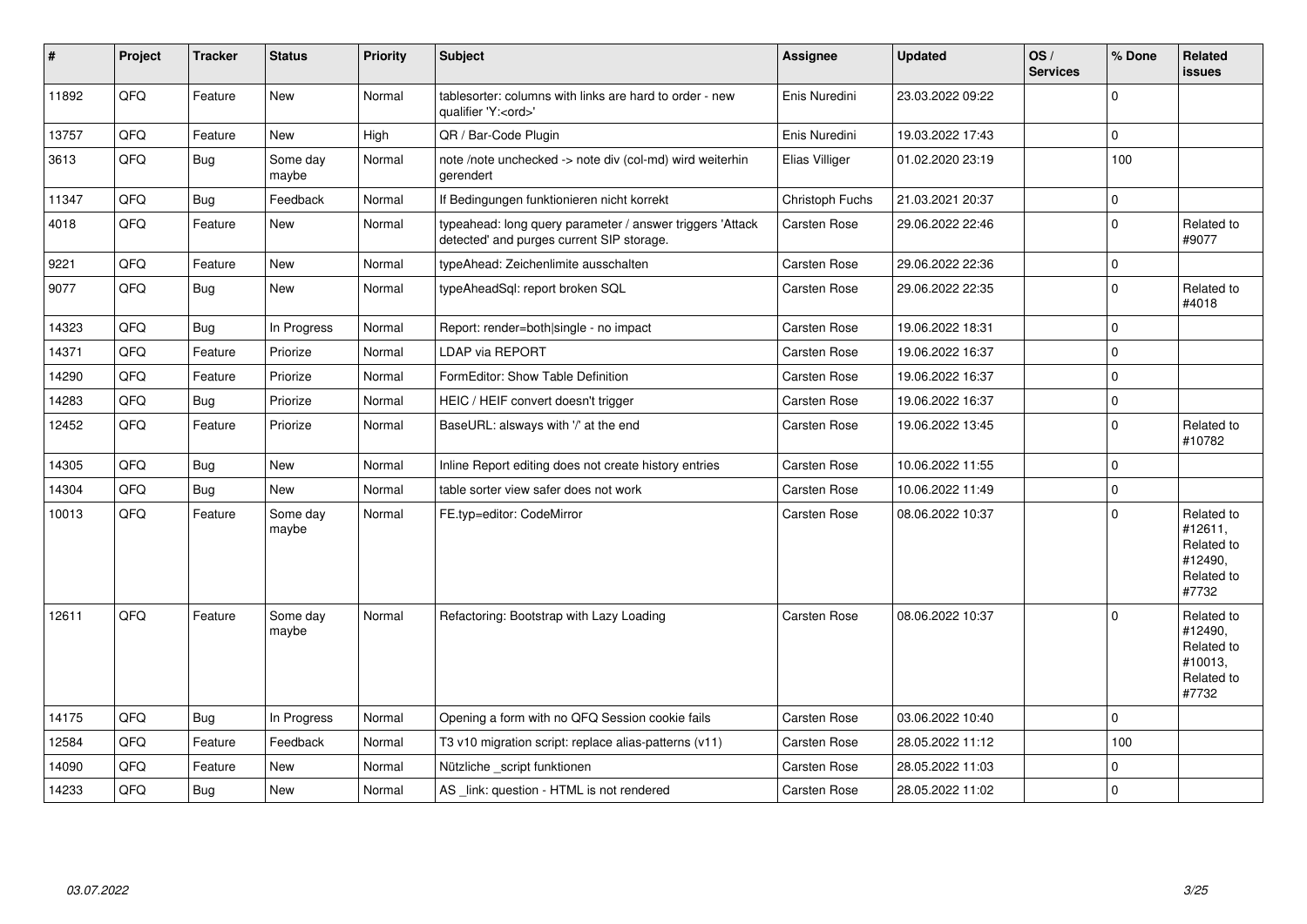| $\#$  | Project | <b>Tracker</b> | <b>Status</b> | <b>Priority</b> | <b>Subject</b>                                                                                                                                                | <b>Assignee</b>     | <b>Updated</b>   | OS/<br><b>Services</b> | % Done              | Related<br><b>issues</b>                                                                                                       |
|-------|---------|----------------|---------------|-----------------|---------------------------------------------------------------------------------------------------------------------------------------------------------------|---------------------|------------------|------------------------|---------------------|--------------------------------------------------------------------------------------------------------------------------------|
| 14187 | QFQ     | Feature        | New           | High            | qfq.log: show current URL                                                                                                                                     | Carsten Rose        | 28.05.2022 11:02 |                        | $\mathbf 0$         | Related to<br>#13933,<br>Related to<br>#12532,<br>Related to<br>#11893                                                         |
| 14077 | QFQ     | <b>Bug</b>     | New           | Normal          | As _link: Attribute 'class' missing by r:1 and r:3 - but should<br>set                                                                                        | <b>Carsten Rose</b> | 28.05.2022 11:02 |                        | $\mathbf 0$         | Related to<br>#5342,<br>Related to<br>#4343                                                                                    |
| 11517 | QFQ     | <b>Bug</b>     | In Progress   | Normal          | extraButtonInfo Broken for multiple FormElements                                                                                                              | <b>Carsten Rose</b> | 12.05.2022 13:12 |                        | $\mathbf 0$         | Related to<br>#7890,<br>Related to<br>#3811, Has<br>duplicate<br>#10905, Has<br>duplicate<br>#10553, Has<br>duplicate<br>#6779 |
| 10979 | QFQ     | Feature        | New           | Normal          | Ajax Calls an API - dataReport                                                                                                                                | <b>Carsten Rose</b> | 11.05.2022 12:15 |                        | 0                   |                                                                                                                                |
| 14091 | QFQ     | <b>Bug</b>     | New           | Normal          | inconsistent template path for twig                                                                                                                           | Carsten Rose        | 19.04.2022 18:36 |                        | $\mathbf 0$         |                                                                                                                                |
| 13451 | QFQ     | Bug            | New           | Normal          | Character Counter / Max Character: Problem in Safari                                                                                                          | <b>Carsten Rose</b> | 15.04.2022 17:18 |                        | $\Omega$            |                                                                                                                                |
| 12440 | QFQ     | Feature        | In Progress   | Normal          | Typo3 V10 upgrade (durchfuehren und testen)                                                                                                                   | Carsten Rose        | 21.03.2022 09:53 |                        | 50                  | Related to<br>#12357,<br>Related to<br>#12067,<br>Related to<br>#10661                                                         |
| 12714 | QFQ     | <b>Bug</b>     | New           | Normal          | Conversion of GIF to PDF broken when GIF contains Alpha.                                                                                                      | Carsten Rose        | 19.03.2022 17:49 |                        | $\mathbf 0$         |                                                                                                                                |
| 12546 | QFQ     | <b>Bug</b>     | Feedback      | Normal          | Branch 'Development' - Unit Tests mit dirty workaround<br>angepasst                                                                                           | <b>Carsten Rose</b> | 19.03.2022 17:48 |                        | $\mathbf 0$         |                                                                                                                                |
| 12512 | QFQ     | <b>Bug</b>     | New           | Normal          | Some MySQL Installation can't use 'stored procedures'                                                                                                         | <b>Carsten Rose</b> | 19.03.2022 17:48 |                        | $\Omega$            |                                                                                                                                |
| 12520 | QFQ     | <b>Bug</b>     | New           | Normal          | Switch FE User: still active even FE User session expired                                                                                                     | Carsten Rose        | 19.03.2022 17:48 |                        | 0                   |                                                                                                                                |
| 12581 | QFQ     | Bug            | New           | Normal          | Form.forward=close: Record 'new' in new browser tab ><br>save $(8 \text{ close}) >>$ Form is not reloaded with new created<br>record id and stays in mode=new | Carsten Rose        | 19.03.2022 17:48 |                        | $\mathbf 0$         |                                                                                                                                |
| 12603 | QFQ     | Feature        | New           | Normal          | Dropdown (Select), Radio, checkbox:<br>itemListAlways={{!SELECT key, value}}                                                                                  | Carsten Rose        | 19.03.2022 17:47 |                        | $\mathsf{O}\xspace$ |                                                                                                                                |
| 12664 | QFQ     | Feature        | New           | Normal          | TinyMCE: report/remove malicous HTML/JS Code                                                                                                                  | Carsten Rose        | 19.03.2022 17:47 |                        | $\mathbf 0$         | Related to<br>#14320                                                                                                           |
| 12716 | QFQ     | <b>Bug</b>     | New           | Normal          | template group: Pattern only applied to first instance                                                                                                        | Carsten Rose        | 19.03.2022 17:47 |                        | $\pmb{0}$           |                                                                                                                                |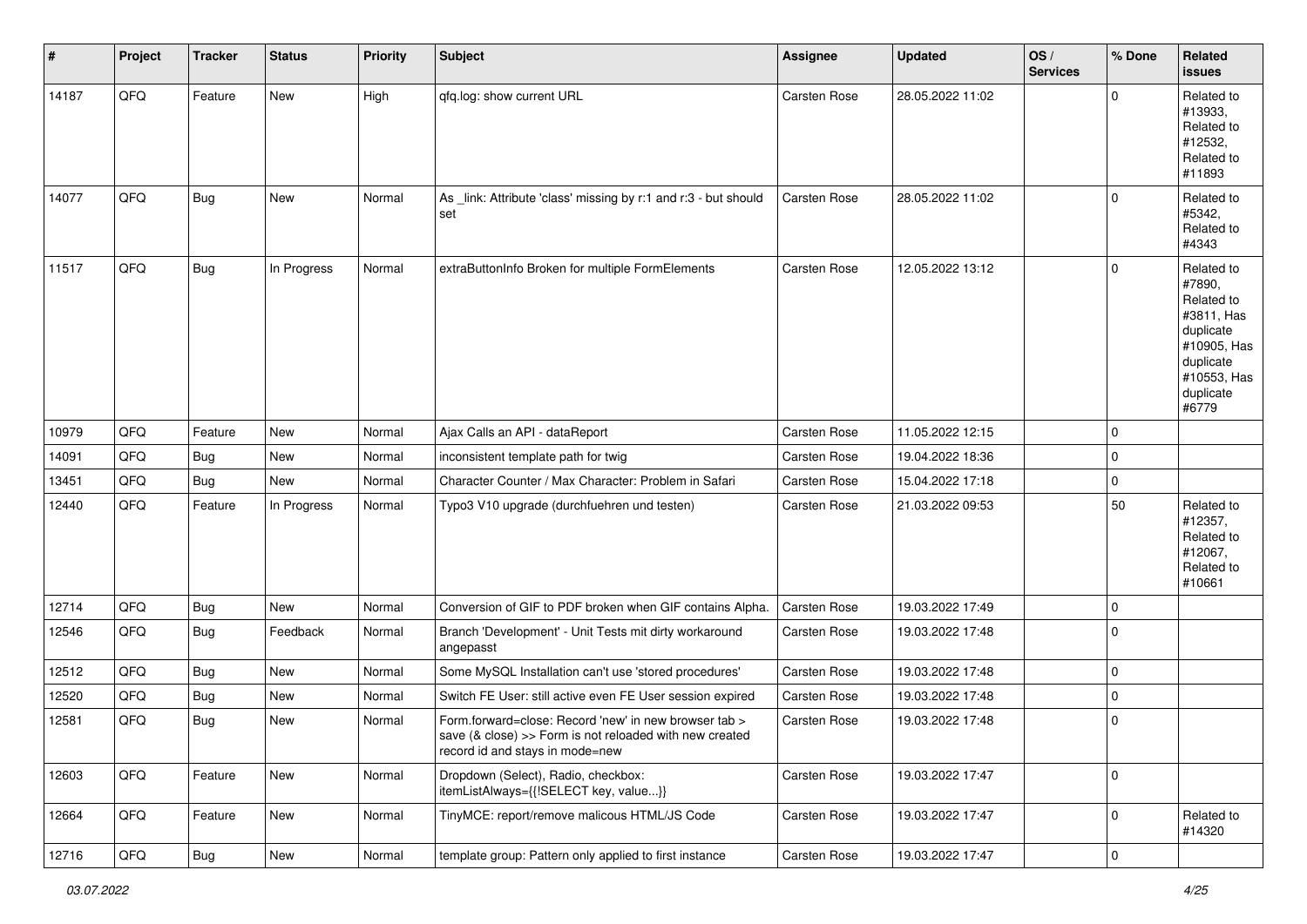| #     | Project | <b>Tracker</b> | <b>Status</b>              | <b>Priority</b> | <b>Subject</b>                                                                                                                                       | <b>Assignee</b> | <b>Updated</b>   | OS/<br><b>Services</b> | % Done      | Related<br><b>issues</b>                                             |
|-------|---------|----------------|----------------------------|-----------------|------------------------------------------------------------------------------------------------------------------------------------------------------|-----------------|------------------|------------------------|-------------|----------------------------------------------------------------------|
| 13331 | QFQ     | <b>Bug</b>     | <b>New</b>                 | Normal          | Multi Form: Clear Icon misplaced                                                                                                                     | Carsten Rose    | 19.03.2022 17:47 |                        | $\Omega$    |                                                                      |
| 13332 | QFQ     | <b>Bug</b>     | New                        | Normal          | Multi Form: Required Felder werden visuell nicht markiert.                                                                                           | Carsten Rose    | 19.03.2022 17:47 |                        | $\mathbf 0$ |                                                                      |
| 13460 | QFQ     | <b>Bug</b>     | New                        | Normal          | Doc: Password set/reset  password should not processed<br>with 'html encode'                                                                         | Carsten Rose    | 19.03.2022 17:46 |                        | $\Omega$    |                                                                      |
| 13467 | QFQ     | Feature        | New                        | Normal          | ChangeLog Generator                                                                                                                                  | Carsten Rose    | 19.03.2022 17:46 |                        | $\Omega$    | Related to<br>#11460                                                 |
| 13592 | QFQ     | <b>Bug</b>     | New                        | Normal          | QFQ Build Queue: das vergeben von Tags klappt nicht. Es<br>werden keine Releases gebaut.                                                             | Carsten Rose    | 19.03.2022 17:45 |                        | $\Omega$    |                                                                      |
| 13700 | QFQ     | Feature        | <b>New</b>                 | Normal          | Redesign qfq.io Seite                                                                                                                                | Carsten Rose    | 19.03.2022 17:43 |                        | $\mathbf 0$ |                                                                      |
| 13841 | QFQ     | Feature        | New                        | Normal          | Create PDF via iText - evaluate                                                                                                                      | Carsten Rose    | 19.03.2022 17:42 |                        | $\mathbf 0$ |                                                                      |
| 13843 | QFQ     | Feature        | New                        | Normal          | Create JWT via QFQ                                                                                                                                   | Carsten Rose    | 19.03.2022 17:42 |                        | $\Omega$    |                                                                      |
| 5548  | QFQ     | Feature        | Some day<br>maybe          | Normal          | 801 Textfiles/Scriptfiles als Thumbnail                                                                                                              | Carsten Rose    | 07.03.2022 16:26 |                        | $\Omega$    |                                                                      |
| 12395 | QFQ     | <b>Bug</b>     | ToDo                       | High            | QFQ Function: Result two times shown                                                                                                                 | Carsten Rose    | 18.02.2022 08:59 |                        | $\mathbf 0$ |                                                                      |
| 5894  | QFQ     | Feature        | Feedback                   | Normal          | Typeahead in Report: show/hide rows dynamically                                                                                                      | Carsten Rose    | 18.02.2022 08:50 |                        | $\Omega$    | Related to<br>#5893,<br>Related to<br>#5885                          |
| 4413  | QFQ     | Feature        | <b>New</b>                 | Normal          | fieldset: show/hidden, modeSql, dynamicUpdate                                                                                                        | Carsten Rose    | 09.02.2022 15:19 |                        | $\Omega$    |                                                                      |
| 13706 | QFQ     | <b>Bug</b>     | New                        | Normal          | Wrong CheckType in FieldElement LastStatus of Form Cron                                                                                              | Carsten Rose    | 21.01.2022 18:20 |                        | $\Omega$    |                                                                      |
| 13659 | QFQ     | <b>Bug</b>     | New                        | Normal          | wrong sanitize class applied to R-store                                                                                                              | Carsten Rose    | 15.01.2022 14:23 |                        | $\mathbf 0$ |                                                                      |
| 9789  | QFQ     | <b>Bug</b>     | In Progress                | High            | Record Lock: release to early on 'leave page'                                                                                                        | Carsten Rose    | 10.01.2022 09:25 |                        | 100         | Related to<br>#10081,<br>Related to<br>#9173,<br>Related to<br>#8702 |
| 12327 | QFQ     | <b>Bug</b>     | New                        | Normal          | Copy to clipboard: Glyphicon can not be changed                                                                                                      | Carsten Rose    | 27.12.2021 17:59 |                        | $\Omega$    |                                                                      |
| 13566 | QFQ     | Feature        | Ready to sync<br>(develop) | Normal          | Delete config-example.qfq.php file                                                                                                                   | Carsten Rose    | 23.12.2021 09:25 |                        | $\Omega$    |                                                                      |
| 12463 | QFQ     | <b>Bug</b>     | ToDo                       | High            | QFQ Function: 'function' and 'sql' on same level - output of<br>sql is shown two times.                                                              | Carsten Rose    | 15.12.2021 16:31 |                        | $\mathbf 0$ |                                                                      |
| 12544 | QFQ     | Feature        | New                        | High            | a) ' AS _link' new also as ' AS _format', b) sortierung via   Carsten Rose<br>'display: none;', c) ' format' benoeitgt nicht zwingend<br>u/U/p/m/z/d |                 | 14.12.2021 16:03 |                        | $\mathbf 0$ |                                                                      |
| 12702 | QFQ     | <b>Bug</b>     | New                        | High            | templateGroup: broken in multiDb Setup                                                                                                               | Carsten Rose    | 14.12.2021 16:02 |                        | $\mathbf 0$ |                                                                      |
| 12545 | QFQ     | Bug            | New                        | Urgent          | sql.log not created / updated                                                                                                                        | Carsten Rose    | 14.12.2021 16:02 |                        | 0           |                                                                      |
| 12974 | QFG     | Bug            | New                        | High            | Sanitize Queries in Action-Elements                                                                                                                  | Carsten Rose    | 07.12.2021 17:19 |                        | $\mathbf 0$ |                                                                      |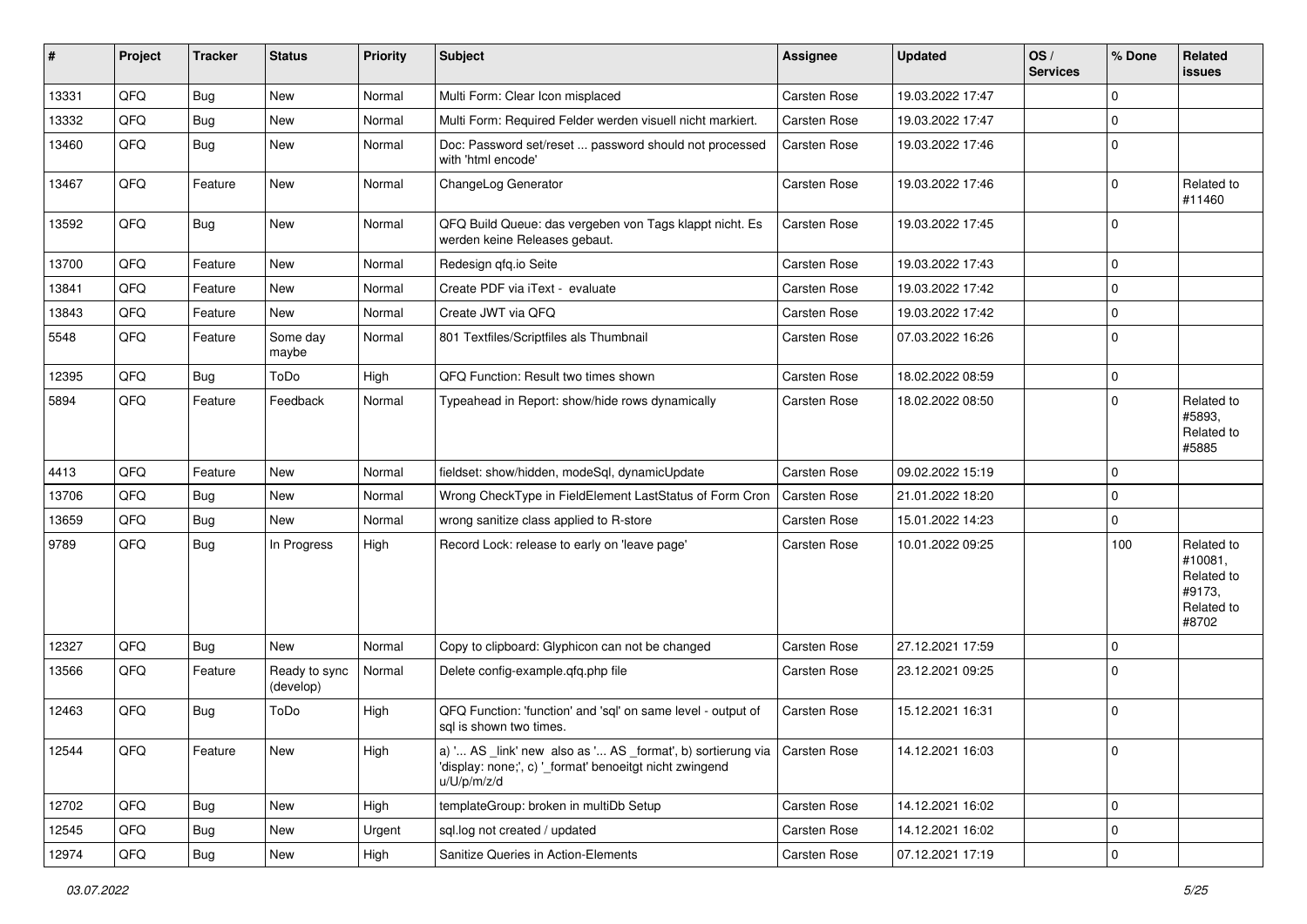| #     | Project | <b>Tracker</b> | <b>Status</b>     | <b>Priority</b> | <b>Subject</b>                                                                                           | Assignee            | <b>Updated</b>   | OS/<br><b>Services</b> | % Done         | Related<br><b>issues</b>                                                |
|-------|---------|----------------|-------------------|-----------------|----------------------------------------------------------------------------------------------------------|---------------------|------------------|------------------------|----------------|-------------------------------------------------------------------------|
| 12670 | QFQ     | Bug            | <b>New</b>        | High            | Dropdown-Menu classes können nicht mehr angegeben<br>werden                                              | Carsten Rose        | 07.12.2021 17:19 |                        | $\Omega$       |                                                                         |
| 12532 | QFQ     | Feature        | <b>New</b>        | High            | SIP-Parameter bei Seitenaufruf in Browser-Console<br>anzeigen                                            | Carsten Rose        | 07.12.2021 17:19 |                        | 0              | Related to<br>#11893,<br>Related to<br>#14187                           |
| 12513 | QFQ     | Bug            | <b>New</b>        | High            | Implement server side check of maxlength                                                                 | Carsten Rose        | 07.12.2021 17:19 |                        | $\mathbf 0$    |                                                                         |
| 12186 | QFQ     | Feature        | <b>New</b>        | High            | TinyMCE Config für Objekte                                                                               | Carsten Rose        | 07.12.2021 17:19 |                        | 0              | <b>Blocks</b><br>#12632                                                 |
| 6116  | QFQ     | <b>Bug</b>     | Priorize          | High            | value of checkbox not saved                                                                              | Carsten Rose        | 07.12.2021 17:19 |                        | 0              |                                                                         |
| 9834  | QFQ     | Bug            | Priorize          | Normal          | Input elements with tag 'disabled' are missing on<br>form-submit: server option 'processReadOnly' broken | Carsten Rose        | 07.12.2021 16:43 |                        | $\mathbf 0$    | Related to<br>#9691,<br>Related to<br>#5305, Has<br>duplicate<br>#12331 |
| 11702 | QFQ     | Feature        | <b>New</b>        | Normal          | HTML Special Char makes no sense for 'allbut' if '&' is<br>forbidden                                     | <b>Carsten Rose</b> | 07.12.2021 16:35 |                        | $\Omega$       | Related to<br>#5112,<br>Related to<br>#14320                            |
| 8082  | QFQ     | Feature        | Priorize          | High            | Contact form without saving record                                                                       | Carsten Rose        | 07.12.2021 15:20 |                        | $\overline{0}$ | Related to<br>#8587,<br><b>Blocks</b><br>#11850                         |
| 13354 | QFQ     | Feature        | <b>New</b>        | Normal          | Using Websocket in QFQ                                                                                   | Carsten Rose        | 10.11.2021 15:47 |                        | 0              |                                                                         |
| 13330 | QFQ     | Feature        | In Progress       | Normal          | Multi Form: Upload                                                                                       | Carsten Rose        | 07.11.2021 12:40 |                        | 50             | Related to<br>#9706                                                     |
| 9013  | QFQ     | Bug            | New               | Normal          | Error in Twig template not handled                                                                       | Carsten Rose        | 20.10.2021 13:43 |                        | 0              |                                                                         |
| 12337 | QFQ     | Feature        | Some day<br>maybe | Normal          | Database.php: better caching                                                                             | Carsten Rose        | 16.09.2021 15:10 |                        | 0              |                                                                         |
| 12315 | QFQ     | Feature        | Some day<br>maybe | Normal          | Form History (Diffs) / Backups                                                                           | Carsten Rose        | 16.09.2021 15:10 |                        | $\pmb{0}$      |                                                                         |
| 11323 | QFQ     | Feature        | Some day<br>maybe | Normal          | Report Frontend Editor Modal + Codemirror                                                                | Carsten Rose        | 16.09.2021 15:10 |                        | 0              | Related to<br>#11036                                                    |
| 11322 | QFQ     | Feature        | Some day<br>maybe | Normal          | Form Element JSON - (multiline parameter field)                                                          | Carsten Rose        | 16.09.2021 15:10 |                        | 0              |                                                                         |
| 11217 | QFQ     | Feature        | Some day<br>maybe | Normal          | <b>Extend Script Functionality</b>                                                                       | <b>Carsten Rose</b> | 16.09.2021 15:10 |                        | 0              |                                                                         |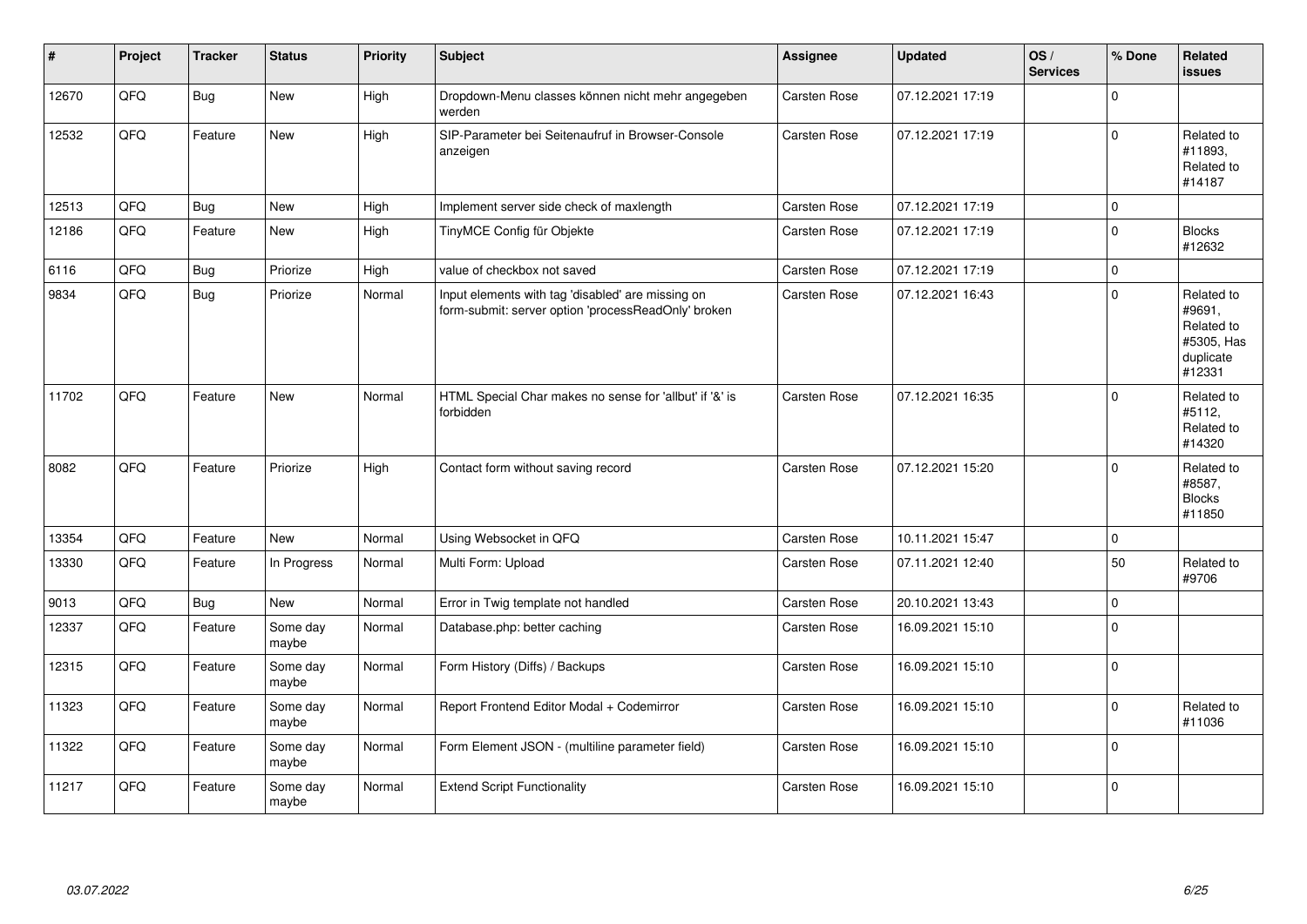| #     | Project        | <b>Tracker</b> | <b>Status</b>     | <b>Priority</b> | Subject                                                                 | <b>Assignee</b>     | <b>Updated</b>   | OS/<br><b>Services</b> | % Done         | Related<br>issues                             |
|-------|----------------|----------------|-------------------|-----------------|-------------------------------------------------------------------------|---------------------|------------------|------------------------|----------------|-----------------------------------------------|
| 10716 | QFQ            | Feature        | Some day<br>maybe | Normal          | Business Logic mit Externen Skripten                                    | <b>Carsten Rose</b> | 16.09.2021 15:10 |                        | 0              | Related to<br>#10713,<br>Related to<br>#8217  |
| 10095 | QFQ            | Feature        | Some day<br>maybe | Normal          | Generic Gitlab Integration into QFQ                                     | <b>Carsten Rose</b> | 16.09.2021 15:10 |                        | $\mathbf 0$    |                                               |
| 8586  | QFQ            | Feature        | Some day<br>maybe | Normal          | QFQ: Enhance Error message for 'record not found'                       | <b>Carsten Rose</b> | 16.09.2021 15:10 |                        | $\mathbf 0$    |                                               |
| 8520  | QFQ            | Feature        | Some day<br>maybe | Normal          | Bring QFQ to Composer                                                   | <b>Carsten Rose</b> | 16.09.2021 15:10 |                        | $\mathbf 0$    |                                               |
| 8101  | QFQ            | Feature        | Some day<br>maybe | Normal          | Password hash: support further hashing methods                          | Carsten Rose        | 16.09.2021 15:10 |                        | 0              |                                               |
| 7456  | QFQ            | <b>Bug</b>     | Some day<br>maybe | Low             | Todos in Code: solve or make ticket                                     | Carsten Rose        | 16.09.2021 15:10 |                        | $\mathbf 0$    |                                               |
| 7453  | QFQ            | Feature        | Some day<br>maybe | Normal          | import / export forms QFQ                                               | Carsten Rose        | 16.09.2021 15:10 |                        | $\mathbf 0$    |                                               |
| 7452  | QFQ            | Feature        | Some day<br>maybe | Normal          | automate deployment new QFQ version                                     | Carsten Rose        | 16.09.2021 15:10 |                        | $\pmb{0}$      |                                               |
| 11036 | QFQ            | Feature        | Some day<br>maybe | Normal          | inline report editor permissions                                        | <b>Carsten Rose</b> | 16.09.2021 15:09 |                        | 0              | Related to<br>#11323                          |
| 10745 | QFQ            | Feature        | Some day<br>maybe | Normal          | Tablesorter Excel Export                                                | <b>Carsten Rose</b> | 16.09.2021 15:09 |                        | $\mathbf 0$    |                                               |
| 10116 | QFQ            | Feature        | Some day<br>maybe | Normal          | TypeAhead: Tag - show inside 'input' element                            | Carsten Rose        | 16.09.2021 15:09 |                        | $\mathbf 0$    |                                               |
| 12325 | QFQ            | <b>Bug</b>     | Priorize          | Normal          | MultiDB form.dblndex not working for report syntax                      | Carsten Rose        | 07.09.2021 13:37 |                        | 0              | Related to<br>#12145,<br>Related to<br>#12314 |
| 11980 | QFQ            | Feature        | In Progress       | Normal          | protected verzeichnis MUSS geschützt werden                             | <b>Carsten Rose</b> | 07.09.2021 13:30 |                        | $\mathbf 0$    |                                               |
| 10793 | QFQ            | Feature        | In Progress       | Normal          | <b>Update NPM Packages</b>                                              | <b>Carsten Rose</b> | 07.09.2021 13:25 |                        | $30\,$         |                                               |
| 10661 | QFQ            | <b>Bug</b>     | In Progress       | Normal          | Typo3 Warnungen                                                         | <b>Carsten Rose</b> | 07.09.2021 13:23 |                        | $\pmb{0}$      | Related to<br>#12440                          |
| 9669  | QFQ            | <b>Bug</b>     | Some day<br>maybe | Normal          | Checkbox / Template Group: radio/checkbox visible broken<br>after 'add' | Carsten Rose        | 16.06.2021 13:47 |                        | $\mathbf 0$    | Related to<br>#8091                           |
| 8204  | QFQ            | Feature        | Priorize          | High            | Position 'required mark'                                                | Carsten Rose        | 16.06.2021 13:44 |                        | $\pmb{0}$      |                                               |
| 5305  | QFQ            | <b>Bug</b>     | New               | Normal          | Upload FormElement: nicht disabled by readonly Form                     | Carsten Rose        | 16.06.2021 13:43 |                        | $\pmb{0}$      | Related to<br>#9347,<br>Related to<br>#9834   |
| 12679 | $\mathsf{QFQ}$ | Feature        | New               | Normal          | tablesorter: custom column width                                        | Carsten Rose        | 16.06.2021 11:10 |                        | $\overline{0}$ |                                               |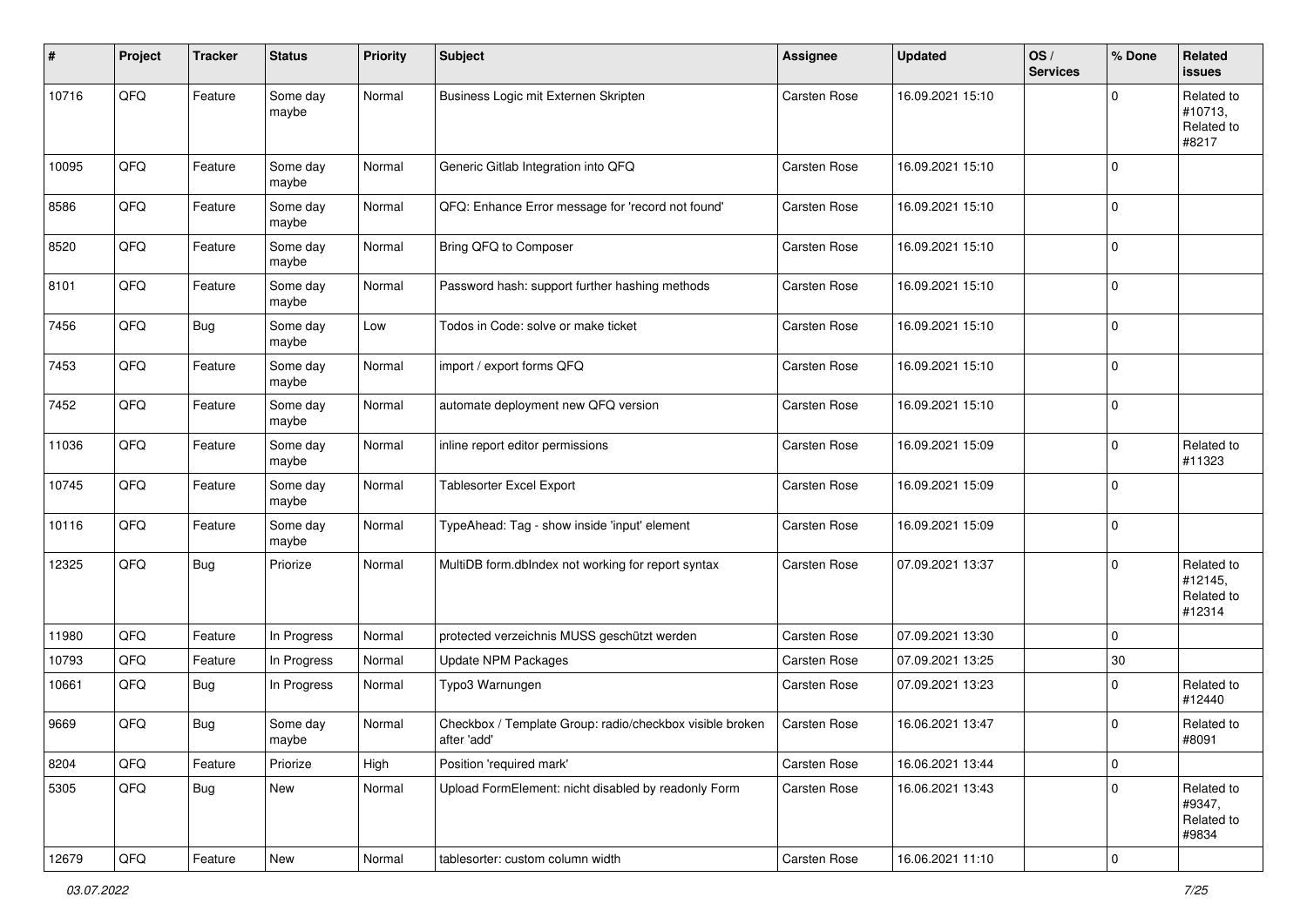| #     | Project | <b>Tracker</b> | <b>Status</b> | <b>Priority</b> | <b>Subject</b>                                                                                                 | <b>Assignee</b>     | <b>Updated</b>   | OS/<br><b>Services</b> | % Done         | <b>Related</b><br>issues                                               |
|-------|---------|----------------|---------------|-----------------|----------------------------------------------------------------------------------------------------------------|---------------------|------------------|------------------------|----------------|------------------------------------------------------------------------|
| 9121  | QFQ     | <b>Bug</b>     | Priorize      | High            | sip links have r and __dbIndexData set                                                                         | <b>Carsten Rose</b> | 12.06.2021 10:41 |                        | $\mathbf 0$    |                                                                        |
| 9347  | QFQ     | <b>Bug</b>     | New           | High            | FE.type=upload with dynamic show/hidden: required not<br>detected                                              | <b>Carsten Rose</b> | 12.06.2021 10:40 |                        | $\mathbf 0$    | Related to<br>#5305,<br>Related to<br>#12398                           |
| 11460 | QFQ     | Feature        | New           | Normal          | Easier creation of changelog: gitchangelog                                                                     | <b>Carsten Rose</b> | 12.06.2021 10:20 |                        | $\mathbf 0$    | Related to<br>#13467                                                   |
| 6261  | QFQ     | Feature        | New           | Normal          | Persistent SIP                                                                                                 | Carsten Rose        | 12.06.2021 09:07 |                        | $\mathbf 0$    | Related to<br>#10819                                                   |
| 6723  | QFQ     | Feature        | New           | Normal          | Report QFQ Installation and Version                                                                            | Carsten Rose        | 12.06.2021 09:07 |                        | 0              |                                                                        |
| 9348  | QFQ     | Feature        | New           | Normal          | defaultThumbnailSize: pre render thumbnails                                                                    | Carsten Rose        | 12.06.2021 09:05 |                        | $\mathbf 0$    |                                                                        |
| 9346  | QFQ     | Feature        | Priorize      | Normal          | beforeSave: check if an upload is given                                                                        | Carsten Rose        | 11.06.2021 21:18 |                        | $\mathbf 0$    |                                                                        |
| 7890  | QFQ     | <b>Bug</b>     | New           | Normal          | FormElement 'required': extraButtonInfo not aligned                                                            | Carsten Rose        | 11.06.2021 21:17 |                        | $\pmb{0}$      | Related to<br>#11517                                                   |
| 9531  | QFQ     | Bug            | New           | High            | FE File: Dynamic Update / modeSql / required detected<br>even it not set                                       | Carsten Rose        | 11.06.2021 20:32 |                        | $\mathbf 0$    | Related to<br>#12398                                                   |
| 12632 | QFQ     | Feature        | New           | Normal          | TinyMCE: Prepare CSS classes for images                                                                        | <b>Carsten Rose</b> | 04.06.2021 14:35 |                        | 100            | Blocked by<br>#12186                                                   |
| 11893 | QFQ     | Feature        | New           | High            | Broken SIP: a) only report one time, b) only report in main<br>column                                          | Carsten Rose        | 12.05.2021 12:13 |                        | $\mathbf 0$    | Related to<br>#12532,<br>Related to<br>#14187                          |
| 10012 | QFQ     | Feature        | Priorize      | Normal          | redirectAllMailTo: {{beEmail:T}}                                                                               | Carsten Rose        | 08.05.2021 09:54 |                        | $\mathbf 0$    | Related to<br>#12412,<br>Related to<br>#12413,<br>Related to<br>#10011 |
| 10011 | QFQ     | Feature        | Priorize      | Normal          | Offer new STORE_TYPO3 Variable 'beUser', 'beEmail'                                                             | Carsten Rose        | 08.05.2021 09:51 |                        | $\Omega$       | Related to<br>#10012,<br>Related to<br>#12511                          |
| 12412 | QFQ     | Feature        | New           | Normal          | Action/Escape qualifier 'e' (empty), '0': if given, an empty<br>string (or '0') will be treated as 'not found' | <b>Carsten Rose</b> | 08.05.2021 09:40 |                        | $\mathbf 0$    | Related to<br>#12413,<br>Related to<br>#10012                          |
| 12439 | QFQ     | Feature        | In Progress   | Normal          | TinyMCE Paste from Word & Character Count/Limit                                                                | Carsten Rose        | 05.05.2021 22:15 |                        | $\overline{0}$ |                                                                        |
| 9668  | QFQ     | Feature        | Priorize      | Normal          | Form.mode: rename 'hidden' to 'hide'                                                                           | Carsten Rose        | 05.05.2021 22:14 |                        | $\overline{0}$ | Related to<br>#6437                                                    |
| 8044  | QFQ     | Feature        | Priorize      | Normal          | Transaction: a) Form, b) Report                                                                                | Carsten Rose        | 05.05.2021 22:14 |                        | $\overline{0}$ | Related to<br>#8043                                                    |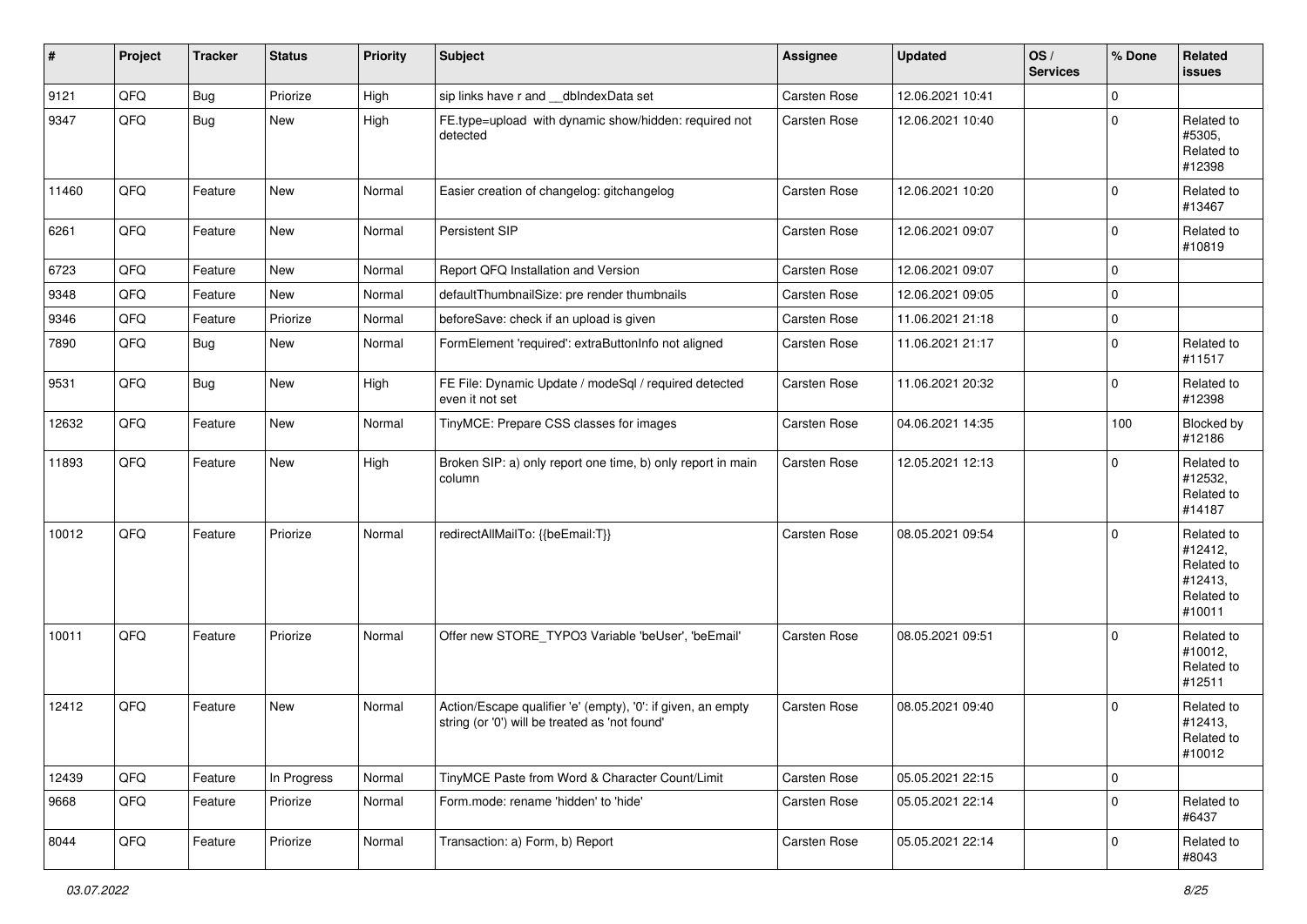| $\vert$ # | Project | <b>Tracker</b> | <b>Status</b>     | <b>Priority</b> | <b>Subject</b>                                                                             | Assignee            | <b>Updated</b>   | OS/<br><b>Services</b> | % Done      | <b>Related</b><br>issues                    |
|-----------|---------|----------------|-------------------|-----------------|--------------------------------------------------------------------------------------------|---------------------|------------------|------------------------|-------------|---------------------------------------------|
| 3867      | QFQ     | Feature        | Priorize          | Normal          | Readonly Formular: Template Groups add/delete<br>ausbeldnen                                | Carsten Rose        | 05.05.2021 22:12 |                        | $\Omega$    |                                             |
| 8963      | QFQ     | Feature        | Priorize          | Normal          | Setting values in a store: flexible way                                                    | Carsten Rose        | 05.05.2021 22:10 |                        | $\Omega$    | Related to<br>#8975                         |
| 9394      | QFQ     | Feature        | Priorize          | Normal          | REST: allow for non numerical ids in get requests                                          | Carsten Rose        | 05.05.2021 22:10 |                        | 0           |                                             |
| 11320     | QFQ     | Feature        | Priorize          | Normal          | Typo3 Version 10 support                                                                   | Carsten Rose        | 05.05.2021 22:09 |                        | 0           |                                             |
| 12503     | QFQ     | Feature        | Priorize          | Normal          | Detect dangerous UPDATE statement with missing WHERE                                       | <b>Carsten Rose</b> | 05.05.2021 22:09 |                        | $\mathbf 0$ |                                             |
| 12504     | QFQ     | Feature        | Priorize          | Normal          | sgl.log: report fe.id                                                                      | Carsten Rose        | 05.05.2021 22:09 |                        | 0           |                                             |
| 12465     | QFQ     | Feature        | <b>New</b>        | Normal          | QFQ Function: use in FE to fill StoreRecord                                                | Carsten Rose        | 05.05.2021 21:58 |                        | $\pmb{0}$   |                                             |
| 9534      | QFQ     | Bug            | Priorize          | Urgent          | FE.type=upload: 'Unknown Mode: ID"                                                         | Carsten Rose        | 03.05.2021 21:14 |                        | $\mathbf 0$ | Related to<br>#9532                         |
| 9173      | QFQ     | Bug            | Priorize          | Urgent          | Stale Record Lock: Firefox                                                                 | Carsten Rose        | 03.05.2021 21:14 |                        | 0           | Related to<br>#9789                         |
| 9517      | QFQ     | Feature        | In Progress       | High            | Input multiple tags with typeahead                                                         | Carsten Rose        | 03.05.2021 21:14 |                        | 40          | Related to<br>#10150                        |
| 8962      | QFQ     | Feature        | New               | High            | allow for form fields with identical names                                                 | Carsten Rose        | 03.05.2021 21:14 |                        | 0           |                                             |
| 8668      | QFQ     | Bug            | <b>New</b>        | High            | Pill disabled: dyamic mode 'hidden' not respected - FE is still   Carsten Rose<br>required |                     | 03.05.2021 21:14 |                        | $\mathbf 0$ |                                             |
| 8431      | QFQ     | Bug            | <b>New</b>        | High            | autocron.php with wrong path                                                               | Carsten Rose        | 03.05.2021 21:14 |                        | 0           |                                             |
| 8083      | QFQ     | Bug            | <b>New</b>        | High            | FormEditor: primary table list does not respect<br>'indexDb={{indexData:Y}}'               | Carsten Rose        | 03.05.2021 21:14 |                        | $\mathbf 0$ | Has duplicate<br>#6678                      |
| 7899      | QFQ     | <b>Bug</b>     | <b>New</b>        | High            | Fe.type=password / retype / required: always complain<br>about missing value               | Carsten Rose        | 03.05.2021 21:14 |                        | $\mathbf 0$ |                                             |
| 7850      | QFQ     | Feature        | <b>New</b>        | High            | Upload records: non 'pathFileName' column                                                  | Carsten Rose        | 03.05.2021 21:14 |                        | 0           |                                             |
| 7650      | QFQ     | <b>Bug</b>     | <b>New</b>        | High            | Optional do not show 'required' sign on FormElement                                        | Carsten Rose        | 03.05.2021 21:14 |                        | 0           |                                             |
| 5715      | QFQ     | Feature        | <b>New</b>        | High            | PDF Caching                                                                                | Carsten Rose        | 03.05.2021 21:14 |                        | $\mathbf 0$ | Related to<br>#5851,<br>Related to<br>#6357 |
| 5459      | QFQ     | <b>Bug</b>     | <b>New</b>        | High            | Multi DB: spread system tables between 'QFQ' and<br>'Data'-DB                              | <b>Carsten Rose</b> | 03.05.2021 21:14 |                        | $\Omega$    | Related to<br>#4720                         |
| 5221      | QFQ     | Bug            | <b>New</b>        | High            | Download Dialog: Bleibt stehen in FF wenn Datei<br>automatisch gespeichert wird.           | Carsten Rose        | 03.05.2021 21:14 |                        | 0           |                                             |
| 4279      | QFQ     | Bug            | Some day<br>maybe | High            | config.linkVars lost                                                                       | Carsten Rose        | 03.05.2021 21:14 |                        | $\mathbf 0$ |                                             |
| 4258      | QFQ     | Feature        | Some day<br>maybe | High            | <b>System Defaults: Forms</b>                                                              | Carsten Rose        | 03.05.2021 21:14 |                        | 0           |                                             |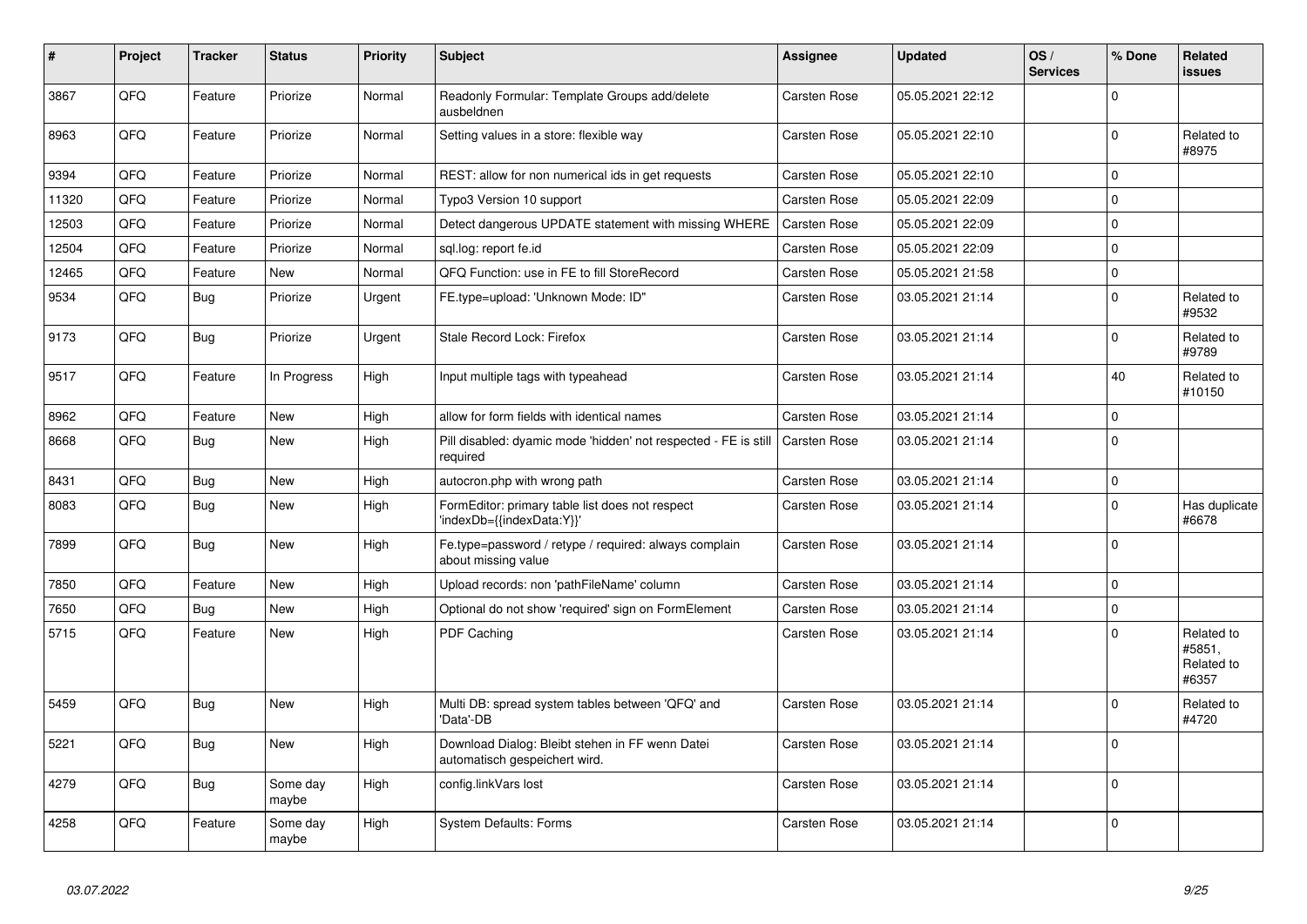| ∦     | Project | <b>Tracker</b> | <b>Status</b>     | <b>Priority</b> | <b>Subject</b>                                                                                         | Assignee                                               | <b>Updated</b>   | OS/<br><b>Services</b> | % Done      | Related<br><b>issues</b>                     |                      |
|-------|---------|----------------|-------------------|-----------------|--------------------------------------------------------------------------------------------------------|--------------------------------------------------------|------------------|------------------------|-------------|----------------------------------------------|----------------------|
| 3990  | QFQ     | Feature        | Some day<br>maybe | High            | custom class definition: add space automatically                                                       | Carsten Rose                                           | 03.05.2021 21:14 |                        | $\Omega$    |                                              |                      |
| 3967  | QFQ     | Feature        | Some day<br>maybe | High            | Report: Checkbox, Radio, Dropdown, Input welches ohne<br>Submit funktioniert - 'Inline-Form'           | Carsten Rose                                           | 03.05.2021 21:14 |                        | $\mathbf 0$ |                                              |                      |
| 3848  | QFQ     | Feature        | Some day<br>maybe | High            | Antivirus check fuer Upload files in qfq?                                                              | Carsten Rose                                           | 03.05.2021 21:14 |                        | $\mathbf 0$ | Related to<br>#4131                          |                      |
| 3727  | QFQ     | Feature        | New               | High            | Security: Session Hijacking erschweren                                                                 | Carsten Rose                                           | 03.05.2021 21:14 |                        | $\mathbf 0$ |                                              |                      |
| 3570  | QFQ     | <b>Bug</b>     | Some day<br>maybe | High            | Formular mit prmitnew permitEdit=Always wird nicht<br>aufgerufen (ist leer)                            | Carsten Rose                                           | 03.05.2021 21:14 |                        | $\mathbf 0$ |                                              |                      |
| 3109  | QFQ     | <b>Bug</b>     | Some day<br>maybe | High            | RealUrl: Links werden nicht korrekt gerendert                                                          | Carsten Rose                                           | 03.05.2021 21:14 |                        | $\mathbf 0$ |                                              |                      |
| 3061  | QFQ     | Bug            | Some day<br>maybe | High            | winstitute: mysql connection durcheinander - nmhp17<br>(ag7)/QFQ arbeitet mit DB/Tabellen von biostat. | Carsten Rose                                           | 03.05.2021 21:14 |                        | $\mathbf 0$ |                                              |                      |
| 12468 | QFQ     | Bug            | <b>New</b>        | Urgent          | Form: update Form.title after save                                                                     | Carsten Rose                                           | 03.05.2021 21:12 |                        | $\mathbf 0$ |                                              |                      |
| 10640 | QFQ     | Bug            | New               | High            | TypeAhead Tag: FE editierbar trotz readOnly                                                            | Carsten Rose                                           | 03.05.2021 21:12 |                        | $\mathbf 0$ | Related to<br>#7795                          |                      |
| 10508 | QFQ     | <b>Bug</b>     | <b>New</b>        | High            | Multi Form broken on Multi DB Instance                                                                 | Carsten Rose                                           | 03.05.2021 21:12 |                        | $\pmb{0}$   |                                              |                      |
| 10506 | QFQ     | <b>Bug</b>     | New               | High            | Template Group broken on MultiDB instance                                                              | Carsten Rose                                           | 03.05.2021 21:12 |                        | $\mathbf 0$ | Related to<br>#10505                         |                      |
| 10081 | QFQ     | Bug            | <b>New</b>        | High            | Stale record lock after 'forbidden' character                                                          | Carsten Rose                                           | 03.05.2021 21:12 |                        | $\mathbf 0$ | Related to<br>#10082,<br>Related to<br>#9789 |                      |
| 12119 | QFQ     | Feature        | <b>New</b>        | Normal          | AS paged: error message missing if there ist no 'r' argument.                                          | Carsten Rose                                           | 03.05.2021 20:51 |                        | $\mathbf 0$ |                                              |                      |
| 12163 | QFQ     | Feature        | <b>New</b>        | Normal          | Checkbox: table wrap                                                                                   | Carsten Rose                                           | 03.05.2021 20:51 |                        | $\pmb{0}$   |                                              |                      |
| 11668 | QFQ     | <b>Bug</b>     | <b>New</b>        | Normal          | Play function.sql - problem with mysql                                                                 | Carsten Rose                                           | 03.05.2021 20:48 |                        | $\pmb{0}$   |                                              |                      |
| 11667 | QFQ     | <b>Bug</b>     | New               | Normal          | MySQL mariadb-server-10.3: Incorrect datetime value                                                    | Carsten Rose                                           | 03.05.2021 20:48 |                        | $\pmb{0}$   |                                              |                      |
| 11955 | QFQ     | Feature        | <b>New</b>        | Normal          | subrecord: new title option to set <th> attributes - e.g. to<br/>customize tablesorter options.</th>   | attributes - e.g. to<br>customize tablesorter options. | Carsten Rose     | 03.05.2021 20:47       |             | $\mathbf 0$                                  | Related to<br>#11775 |
| 11747 | QFQ     | Feature        | New               | Normal          | Maintenance Page with Redirect                                                                         | Carsten Rose                                           | 03.05.2021 20:47 |                        | $\mathbf 0$ | Related to<br>#11741                         |                      |
| 12480 | QFQ     | Feature        | <b>New</b>        | Normal          | If QFQ upgrade is running, block further request                                                       | Carsten Rose                                           | 03.05.2021 20:45 |                        | $\mathbf 0$ |                                              |                      |
| 12477 | QFQ     | Feature        | New               | Normal          | Support for refactoring: Form, FormElement, diverse<br>Tabellen/Spalten, tt-content Records            | Carsten Rose                                           | 03.05.2021 20:45 |                        | $\mathbf 0$ |                                              |                      |
| 12474 | QFQ     | Feature        | <b>New</b>        | Normal          | Check BaseConfigURL if it is given and the the last char is '/'                                        | Carsten Rose                                           | 03.05.2021 20:45 |                        | $\mathbf 0$ |                                              |                      |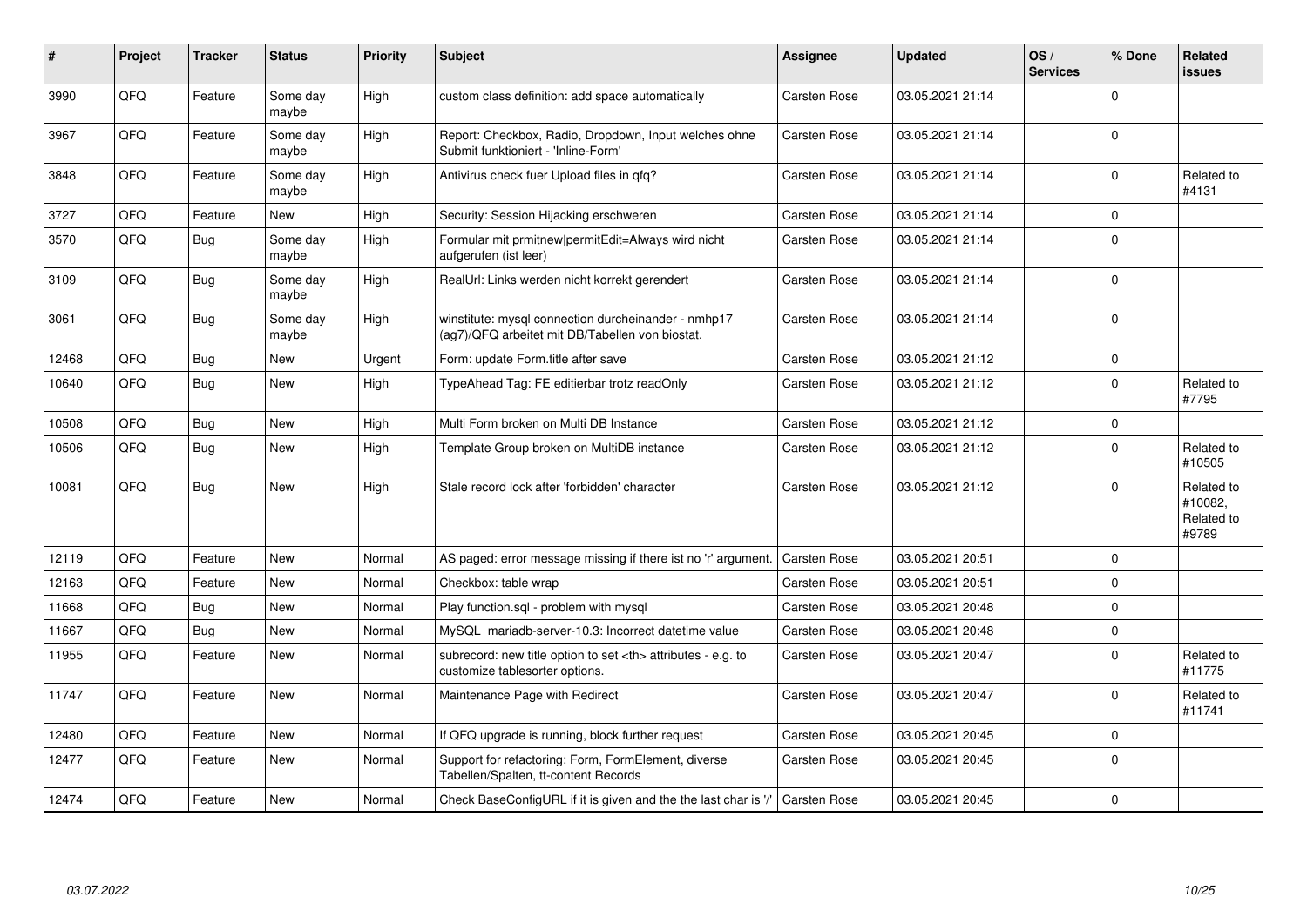| #     | Project | <b>Tracker</b> | <b>Status</b>     | <b>Priority</b> | <b>Subject</b>                                                                                             | <b>Assignee</b>     | <b>Updated</b>   | OS/<br><b>Services</b> | % Done      | <b>Related</b><br>issues                      |
|-------|---------|----------------|-------------------|-----------------|------------------------------------------------------------------------------------------------------------|---------------------|------------------|------------------------|-------------|-----------------------------------------------|
| 12413 | QFQ     | Feature        | New               | Normal          | STORE_TYPO3: enhance for {{be_users.email:T}},<br>{{fe users.email:T}}                                     | Carsten Rose        | 03.05.2021 20:45 |                        | $\Omega$    | Related to<br>#12412,<br>Related to<br>#10012 |
| 12400 | QFQ     | Feature        | <b>New</b>        | Normal          | Tutorial ist in QFQ Doku, Wird in der Suche gefunden, es<br>gibt aber kein Menupunkt - Inhalt ueberpruefen | <b>Carsten Rose</b> | 03.05.2021 20:45 |                        | $\mathbf 0$ |                                               |
| 12269 | QFQ     | Feature        | <b>New</b>        | Normal          | 2FA - Login                                                                                                | <b>Carsten Rose</b> | 03.05.2021 20:45 |                        | $\mathbf 0$ |                                               |
| 12162 | QFQ     | Feature        | New               | Normal          | FE.type=sendmail: personalized mailing (several mails) via<br>template                                     | <b>Carsten Rose</b> | 03.05.2021 20:45 |                        | $\mathbf 0$ |                                               |
| 12109 | QFQ     | Feature        | New               | Normal          | Donwload Link: Plain, SIP, Persistent Link, Peristent SIP -<br>new notation                                | Carsten Rose        | 03.05.2021 20:45 |                        | $\mathbf 0$ | Related to<br>#12085                          |
| 12330 | QFQ     | Feature        | <b>New</b>        | Normal          | Copy to input field / text area / TinyMCE                                                                  | Carsten Rose        | 07.04.2021 09:01 |                        | $\mathbf 0$ |                                               |
| 10080 | QFQ     | Feature        | New               | Normal          | Popup on 'save' / 'close': configure dialog (answer<br>yes/no/cancle/)                                     | Carsten Rose        | 28.03.2021 20:52 |                        | $\mathbf 0$ | Is duplicate<br>of #12262                     |
| 12187 | QFQ     | <b>Bug</b>     | New               | Normal          | Trigger FormAsFile() via Report: probably problem with multi<br>DB setup                                   | <b>Carsten Rose</b> | 20.03.2021 21:20 |                        | $\mathbf 0$ |                                               |
| 10714 | QFQ     | Feature        | New               | Normal          | multi Table Form                                                                                           | <b>Carsten Rose</b> | 16.03.2021 18:44 |                        | 0           |                                               |
| 8217  | QFQ     | Feature        | New               | Normal          | if-elseif-else construct                                                                                   | Carsten Rose        | 16.03.2021 18:41 |                        | $\mathbf 0$ | Related to<br>#10716                          |
| 11516 | QFQ     | Feature        | New               | Normal          | Multi Page Form (Previous/Next Buttons)                                                                    | <b>Carsten Rose</b> | 16.03.2021 17:52 |                        | $\mathbf 0$ |                                               |
| 12146 | QFQ     | Feature        | New               | Normal          | Autocron Job: Anzeigen wann der naechste Job ausgefuehrt<br>wird, resp das er nicht ausgefuehrt wird       | Carsten Rose        | 15.03.2021 15:23 |                        | $\mathbf 0$ |                                               |
| 12133 | QFQ     | <b>Bug</b>     | New               | Normal          | NPM, phpSpreadSheet aktualisieren                                                                          | Carsten Rose        | 15.03.2021 09:04 |                        | $\mathbf 0$ |                                               |
| 8187  | QFQ     | Feature        | New               | Normal          | Subrecord: enable/hide new button - make new/edit/delete<br>customizeable.                                 | <b>Carsten Rose</b> | 06.03.2021 18:44 |                        | $\mathbf 0$ | Related to<br>#11326                          |
| 12045 | QFQ     | <b>Bug</b>     | New               | Normal          | templateGroup afterSave FE: Aufruf ohne<br>sglHonorFormElements funktioniert nicht                         | <b>Carsten Rose</b> | 18.02.2021 16:33 |                        | $\Omega$    |                                               |
| 12040 | QFQ     | <b>Bug</b>     | New               | Normal          | FE Mode 'hidden' für zwei FEs auf einer Zeile                                                              | <b>Carsten Rose</b> | 18.02.2021 10:13 |                        | $\mathbf 0$ |                                               |
| 12024 | QFQ     | Feature        | New               | Normal          | Excel Export: text columns by default decode<br>htmlspeciachar()                                           | <b>Carsten Rose</b> | 17.02.2021 23:55 |                        | $\mathbf 0$ | Related to<br>#12022                          |
| 12023 | QFQ     | Feature        | New               | Normal          | MySQL Stored Precdure: QDECODESPECIALCHAR()                                                                | <b>Carsten Rose</b> | 16.02.2021 11:16 |                        | $\mathbf 0$ | Related to<br>#12022                          |
| 9958  | QFQ     | <b>Bug</b>     | Priorize          | Normal          | Broken subrecord query: no error message                                                                   | Carsten Rose        | 05.02.2021 15:15 |                        | 0           |                                               |
| 9281  | QFQ     | <b>Bug</b>     | Some day<br>maybe | Normal          | Allow STRICT_TRANS_TABLES                                                                                  | Carsten Rose        | 02.01.2021 18:43 |                        | $\mathbf 0$ |                                               |
| 5695  | QFQ     | Feature        | In Progress       | Normal          | Multiform                                                                                                  | Carsten Rose        | 02.01.2021 18:38 |                        | $\mathbf 0$ |                                               |
| 11775 | QFQ     | Feature        | New               | Normal          | Subrecord Tooltip pro Feld                                                                                 | Carsten Rose        | 18.12.2020 15:22 |                        | $\mathbf 0$ | Related to<br>#11955                          |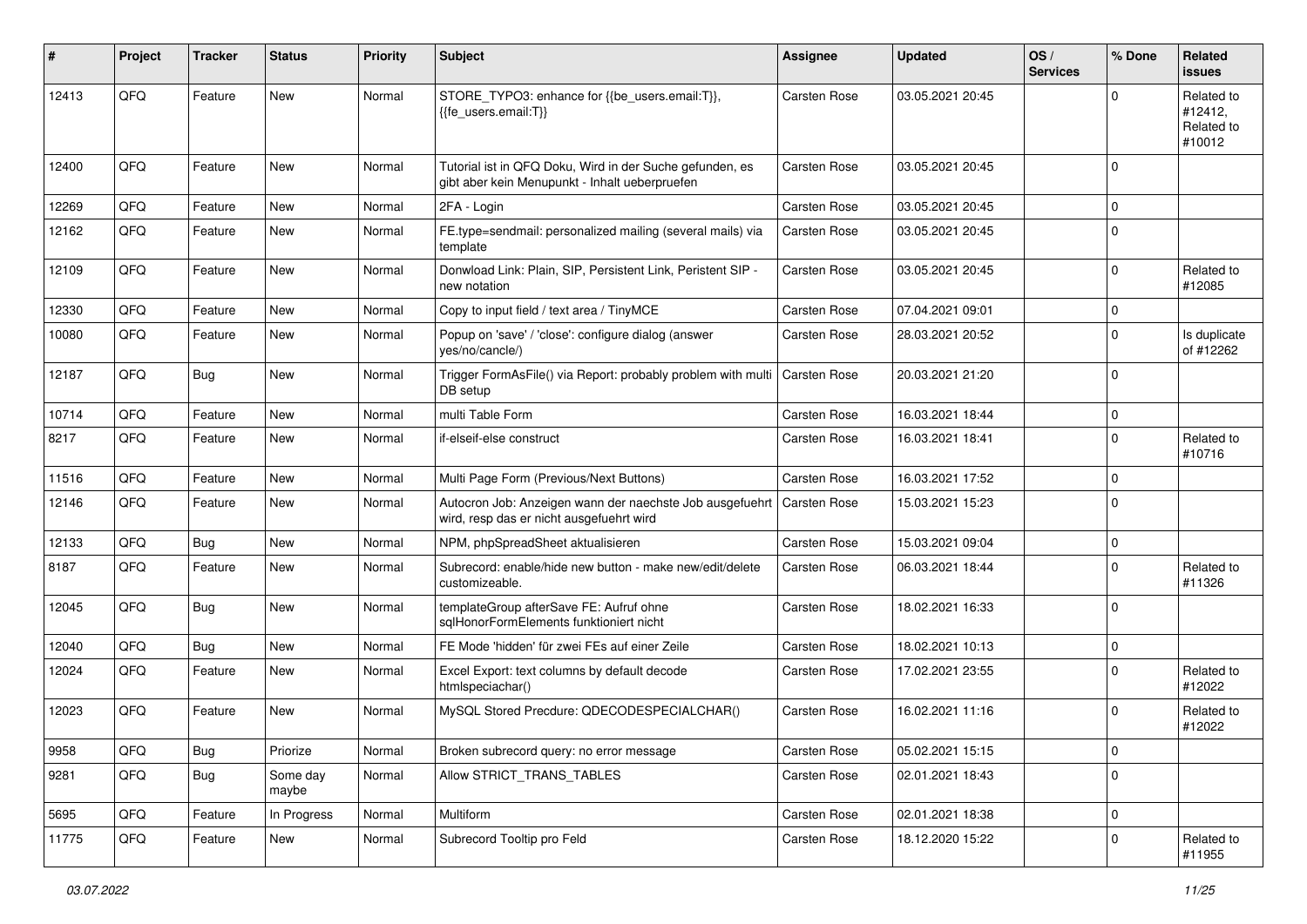| #     | Project | <b>Tracker</b> | <b>Status</b> | <b>Priority</b> | <b>Subject</b>                                                                                     | <b>Assignee</b>     | <b>Updated</b>   | OS/<br><b>Services</b> | % Done      | Related<br><b>issues</b>                                             |
|-------|---------|----------------|---------------|-----------------|----------------------------------------------------------------------------------------------------|---------------------|------------------|------------------------|-------------|----------------------------------------------------------------------|
| 11752 | QFQ     | <b>Bug</b>     | New           | Normal          | checkbox renders multiple input elements with same name                                            | Carsten Rose        | 17.12.2020 14:58 |                        | $\Omega$    | Related to<br>#11750                                                 |
| 11695 | QFQ     | <b>Bug</b>     | <b>New</b>    | Normal          | MultiForm required FE Error                                                                        | <b>Carsten Rose</b> | 04.12.2020 13:34 |                        | $\Omega$    |                                                                      |
| 11523 | QFQ     | Feature        | New           | Normal          | Mit dynamic Update erkennen, ob Upload gemacht wurde                                               | Carsten Rose        | 13.11.2020 15:07 |                        | $\Omega$    | Related to<br>#9533                                                  |
| 10937 | QFQ     | <b>Bug</b>     | <b>New</b>    | Normal          | Fehler mit abhängigen Select- Feldern beim Positionieren                                           | Carsten Rose        | 12.11.2020 23:45 |                        | $\mathbf 0$ |                                                                      |
| 10704 | QFQ     | <b>Bug</b>     | New           | Normal          | wkhtml problem rendering fullCalendar.js / fabric.js >><br>successor: puppeteer                    | Carsten Rose        | 12.11.2020 23:45 |                        | $\mathbf 0$ | Related to<br>#5024,<br>Related to<br>#4650,<br>Related to<br>#10715 |
| 10588 | QFQ     | <b>Bug</b>     | New           | Normal          | typeahed Tag: Doku anpassen                                                                        | Carsten Rose        | 12.11.2020 23:45 |                        | 0           |                                                                      |
| 11504 | QFQ     | Feature        | New           | Normal          | Dynamic Update: Button text update for 'Save',' Close' &<br>'Delete'                               | Carsten Rose        | 12.11.2020 23:44 |                        | $\Omega$    |                                                                      |
| 11239 | QFQ     | <b>Bug</b>     | New           | Normal          | Radiobutton (plain): horizontales Rendern abhängig vom<br>Datentyp in der Datenbank                | <b>Carsten Rose</b> | 30.09.2020 18:37 |                        | $\mathbf 0$ |                                                                      |
| 11076 | QFQ     | Feature        | In Progress   | Normal          | SELECT  AS _websocket                                                                              | <b>Carsten Rose</b> | 30.08.2020 17:49 |                        | $\mathbf 0$ |                                                                      |
| 11080 | QFQ     | Feature        | New           | Normal          | Send MQTT messages                                                                                 | Carsten Rose        | 29.08.2020 19:49 |                        | $\Omega$    |                                                                      |
| 10996 | QFQ     | Feature        | New           | Normal          | Download video via sip: no seek                                                                    | <b>Carsten Rose</b> | 12.08.2020 14:18 |                        | 0           |                                                                      |
| 10976 | QFQ     | Feature        | New           | Normal          | Excel Export Verbesserungen                                                                        | Carsten Rose        | 06.08.2020 10:56 |                        | 0           |                                                                      |
| 10819 | QFQ     | Feature        | New           | Normal          | Persistent SIP - second try                                                                        | Carsten Rose        | 29.06.2020 23:02 |                        | $\Omega$    | Related to<br>#6261                                                  |
| 3432  | QFQ     | Feature        | New           | Normal          | subrecord: dynamicUpdate                                                                           | Carsten Rose        | 11.06.2020 21:10 |                        | $\mathbf 0$ | Related to<br>#5691                                                  |
| 10005 | QFQ     | Feature        | Priorize      | Normal          | Report / special column name:  AS _calendar                                                        | Carsten Rose        | 03.06.2020 17:28 |                        | $\Omega$    |                                                                      |
| 10658 | QFQ     | <b>Bug</b>     | New           | Normal          | processReadOnly broken                                                                             | Carsten Rose        | 27.05.2020 17:55 |                        | $\Omega$    |                                                                      |
| 5345  | QFQ     | Feature        | New           | Normal          | Report: UPDATE / INSERT / DELETE statements should<br>trigger subqueries, depending on the result. | Carsten Rose        | 27.05.2020 16:11 |                        | $\mathbf 0$ |                                                                      |
| 10593 | QFQ     | Feature        | New           | Normal          | label2: text behind input element                                                                  | Carsten Rose        | 16.05.2020 10:57 |                        | $\Omega$    |                                                                      |
| 5559  | QFQ     | <b>Bug</b>     | New           | Normal          | FE.type = Upload: 'accept' might contain variables                                                 | <b>Carsten Rose</b> | 11.05.2020 21:23 |                        | 0           |                                                                      |
| 10443 | QFQ     | Feature        | In Progress   | Normal          | Konzept _api / _live                                                                               | Carsten Rose        | 07.05.2020 09:39 |                        | 0           |                                                                      |
| 10322 | QFQ     | Bug            | New           | Normal          | FormElement / Radio: missing column 'enum' >> FE not<br>reported                                   | Carsten Rose        | 07.05.2020 09:37 |                        | $\Omega$    |                                                                      |
| 10119 | QFQ     | Feature        | New           | Normal          | Dropdown (selectlist) & TypeAhead: format and catagorize<br>list                                   | Carsten Rose        | 07.05.2020 09:36 |                        | $\mathbf 0$ |                                                                      |
| 10082 | QFQ     | <b>Bug</b>     | New           | Normal          | FE.type=SELECT - 'sanatize' Class                                                                  | Carsten Rose        | 07.05.2020 09:36 |                        | $\mathbf 0$ | Related to<br>#10081                                                 |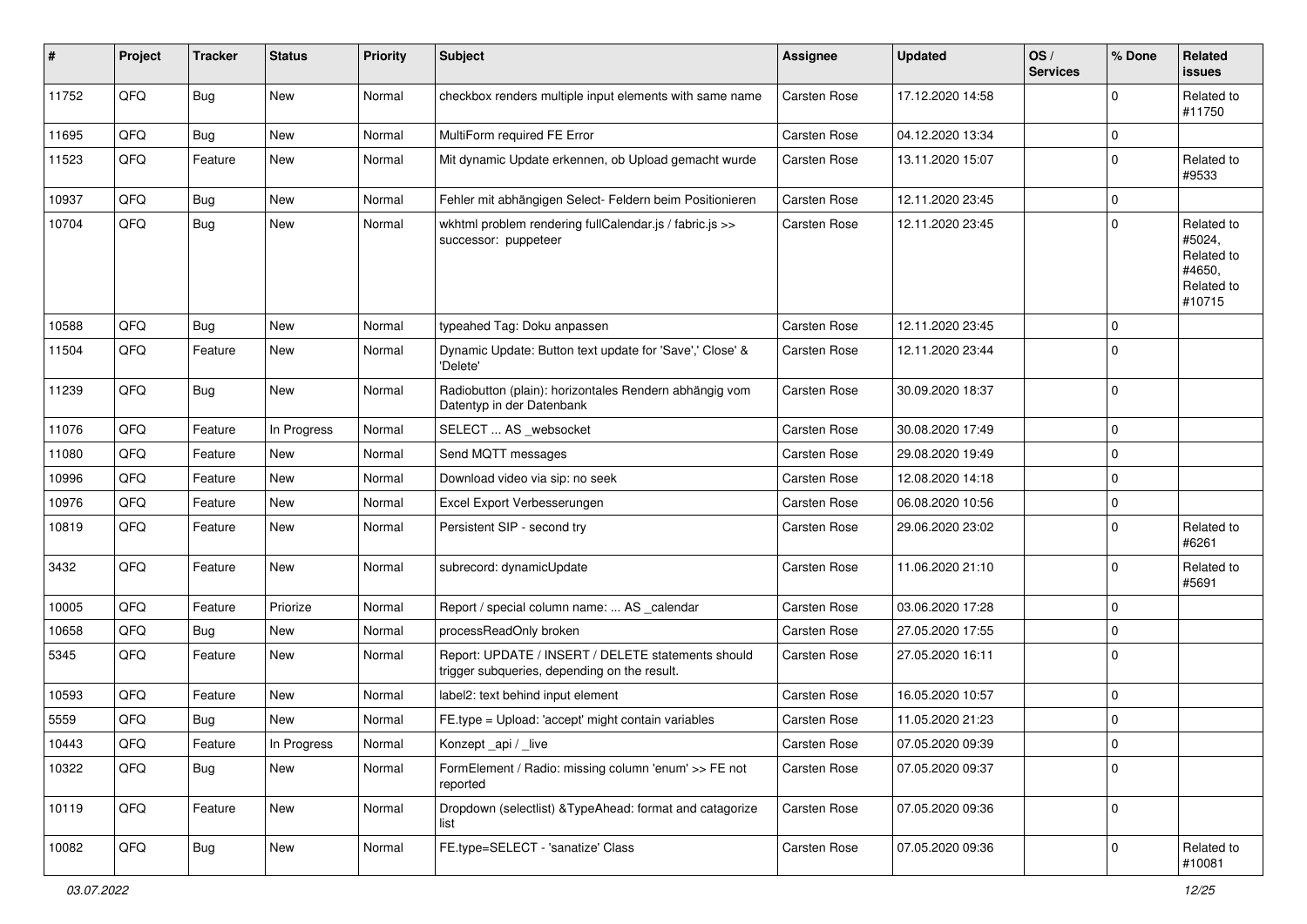| #     | Project | <b>Tracker</b> | <b>Status</b> | <b>Priority</b> | <b>Subject</b>                                                                          | <b>Assignee</b>     | <b>Updated</b>   | OS/<br><b>Services</b> | % Done      | Related<br>issues                                                    |
|-------|---------|----------------|---------------|-----------------|-----------------------------------------------------------------------------------------|---------------------|------------------|------------------------|-------------|----------------------------------------------------------------------|
| 4050  | QFQ     | Feature        | New           | Normal          | sql.log: 1) FormElement ID which causes a specific action<br>2) Result in the same row. | Carsten Rose        | 15.04.2020 11:35 |                        | 0           | Related to<br>#5458                                                  |
| 10115 | QFQ     | Feature        | <b>New</b>    | Normal          | TypeAhead: static list                                                                  | <b>Carsten Rose</b> | 26.02.2020 16:42 |                        | 100         |                                                                      |
| 10015 | QFQ     | Feature        | Priorize      | Normal          | Monospace in Textarea                                                                   | Carsten Rose        | 03.02.2020 13:40 |                        | 0           |                                                                      |
| 9811  | QFQ     | Feature        | New           | Normal          | Report: tag every n'th row                                                              | Carsten Rose        | 01.02.2020 23:22 |                        | $\mathbf 0$ |                                                                      |
| 9783  | QFQ     | <b>Bug</b>     | <b>New</b>    | Normal          | Email with special characters                                                           | Carsten Rose        | 01.02.2020 23:22 |                        | $\pmb{0}$   |                                                                      |
| 9781  | QFQ     | Feature        | New           | Normal          | Button: CSS class to make buttons smaller                                               | <b>Carsten Rose</b> | 01.02.2020 23:22 |                        | 0           |                                                                      |
| 9707  | QFQ     | Feature        | <b>New</b>    | Normal          | SIP security: encode pageld and check pageld on decode                                  | Carsten Rose        | 01.02.2020 23:22 |                        | 0           |                                                                      |
| 9706  | QFQ     | Feature        | New           | Normal          | Multi File Upload (hidden template group)                                               | Carsten Rose        | 01.02.2020 23:22 |                        | $\mathbf 0$ | Related to<br>#7521,<br>Related to<br>#5562,<br>Related to<br>#13330 |
| 9691  | QFQ     | Bug            | In Progress   | Normal          | Checkbox: dynamic update > readonly                                                     | Carsten Rose        | 01.02.2020 23:22 |                        | 50          | Related to<br>#9834                                                  |
| 9537  | QFQ     | Feature        | <b>New</b>    | Normal          | FormEditor: Edit fieldset in FrontEnd                                                   | Carsten Rose        | 01.02.2020 23:22 |                        | $\mathbf 0$ |                                                                      |
| 9533  | QFQ     | Bug            | New           | Normal          | FE.type=upload: Check in 'beforeSave' if upload is given                                | <b>Carsten Rose</b> | 01.02.2020 23:22 |                        | 0           | Related to<br>#11523                                                 |
| 9352  | QFQ     | Feature        | <b>New</b>    | Normal          | FE 'Native' fire slaveld, sqlAfter, sqlIns                                              | Carsten Rose        | 01.02.2020 23:22 |                        | $\mathbf 0$ |                                                                      |
| 9317  | QFQ     | <b>Bug</b>     | New           | Normal          | FE.type=note: with dynamic show/hidden an empty label<br>causes trouble                 | Carsten Rose        | 01.02.2020 23:22 |                        | $\Omega$    |                                                                      |
| 9208  | QFQ     | Feature        | New           | Normal          | Manage 'recent' records                                                                 | Carsten Rose        | 01.02.2020 23:22 |                        | 0           |                                                                      |
| 9177  | QFQ     | Bug            | New           | Normal          | Bug? QFQ tries to save an action FE, which has real<br>existing column name             | Carsten Rose        | 01.02.2020 23:22 |                        | $\Omega$    |                                                                      |
| 9136  | QFQ     | Feature        | <b>New</b>    | Normal          | Create ZIP files with dynamic PDFs                                                      | <b>Carsten Rose</b> | 01.02.2020 23:22 |                        | 0           |                                                                      |
| 9275  | QFQ     | Bug            | New           | Normal          | autcron: t3 page, which takes to long to respond, is not<br>reported properly           | Carsten Rose        | 01.02.2020 23:22 |                        | 100         |                                                                      |
| 9129  | QFQ     | Feature        | <b>New</b>    | Normal          | sqlValidate: Message as notification, not as error                                      | <b>Carsten Rose</b> | 01.02.2020 23:22 |                        | 0           | Related to<br>#9128                                                  |
| 9128  | QFQ     | Feature        | <b>New</b>    | Normal          | Error Message: not replaced variables- a) replace back to<br>'{{', b) underline         | Carsten Rose        | 01.02.2020 23:22 |                        | $\Omega$    | Related to<br>#9129                                                  |
| 9127  | QFQ     | Bug            | New           | Normal          | Error Message: change 'roll over' color - text not readable                             | Carsten Rose        | 01.02.2020 23:22 |                        | $\mathbf 0$ |                                                                      |
| 8975  | QFQ     | Feature        | New           | Normal          | Report Notation: 2.0                                                                    | Carsten Rose        | 01.02.2020 23:22 |                        | $\mathbf 0$ | Related to<br>#8963                                                  |
| 8806  | QFQ     | Feature        | New           | Normal          | SQL Function nl2br                                                                      | Carsten Rose        | 01.02.2020 23:22 |                        | $\pmb{0}$   |                                                                      |
| 8719  | QFQ     | Feature        | New           | Normal          | extraButtonLock: add support for 0/1                                                    | Carsten Rose        | 01.02.2020 23:22 |                        | $\pmb{0}$   |                                                                      |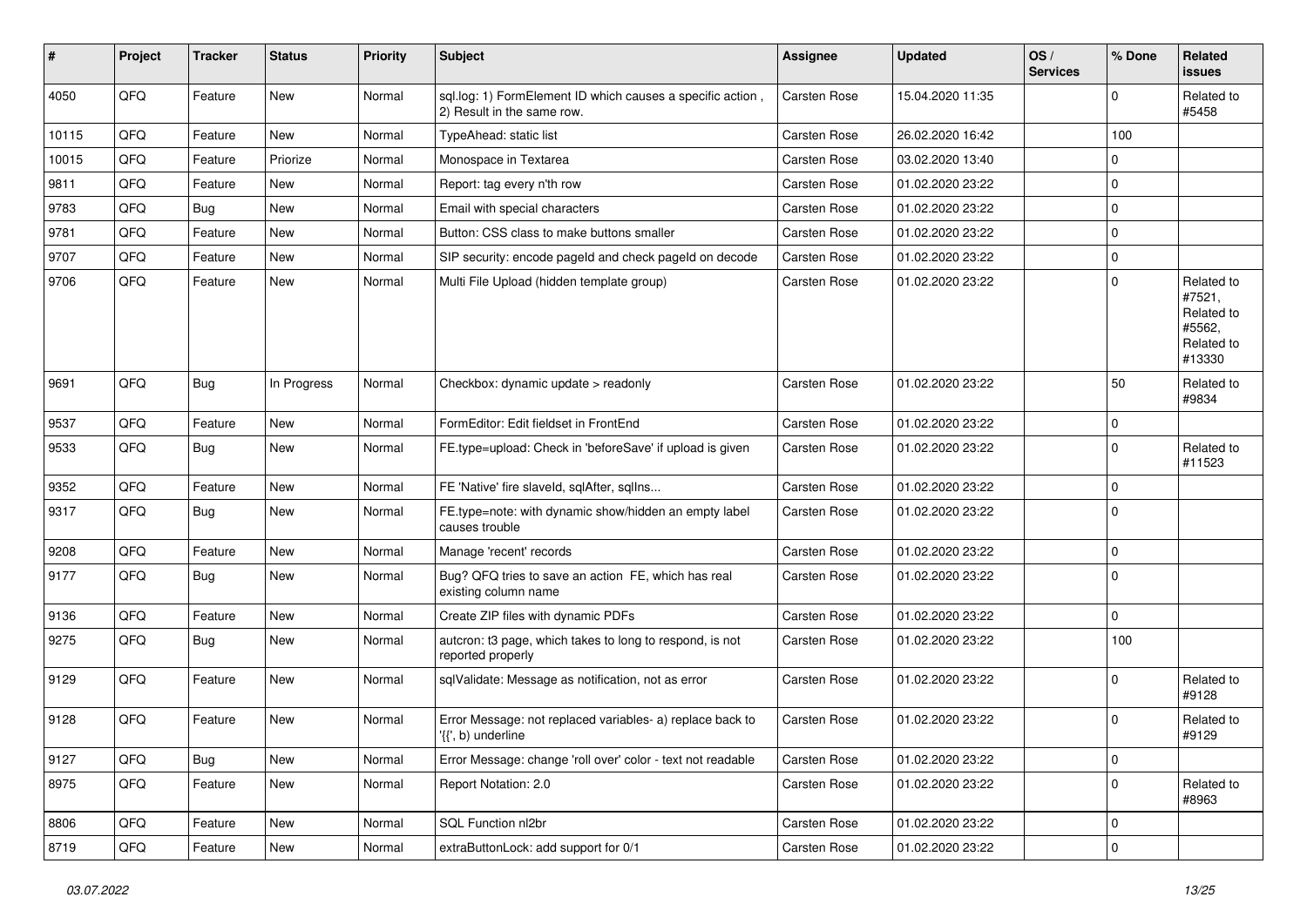| #    | Project | <b>Tracker</b> | <b>Status</b> | <b>Priority</b> | <b>Subject</b>                                                                                         | Assignee            | <b>Updated</b>   | OS/<br><b>Services</b> | % Done      | Related<br>issues      |
|------|---------|----------------|---------------|-----------------|--------------------------------------------------------------------------------------------------------|---------------------|------------------|------------------------|-------------|------------------------|
| 8336 | QFQ     | Feature        | New           | Normal          | Form > modified > Close New: a) Optional disable popup, b)<br>custom text, c) mode on save: close stay | Carsten Rose        | 01.02.2020 23:22 |                        | $\Omega$    | Related to<br>#8335    |
| 8089 | QFQ     | Feature        | New           | Normal          | Copy/Paste for FormElements                                                                            | Carsten Rose        | 01.02.2020 23:22 |                        | $\Omega$    |                        |
| 8049 | QFQ     | <b>Bug</b>     | New           | Normal          | FE.type=note, column 'value': text moves some pixel to top<br>after save                               | Carsten Rose        | 01.02.2020 23:22 |                        | $\mathbf 0$ |                        |
| 7924 | QFQ     | Feature        | New           | Normal          | Radio/Checkbox with Tooltip                                                                            | Carsten Rose        | 01.02.2020 23:22 |                        | 0           |                        |
| 7812 | QFQ     | Feature        | New           | Normal          | FE 'Subrecord' - new option 'subrecordShowFilter',<br>'subrecordPaging'                                | Carsten Rose        | 01.02.2020 23:22 |                        | $\Omega$    |                        |
| 7795 | QFQ     | <b>Bug</b>     | New           | Normal          | Readonly Form: Typeahead-Felder                                                                        | Carsten Rose        | 01.02.2020 23:22 |                        | $\mathbf 0$ | Related to<br>#10640   |
| 7685 | QFQ     | <b>Bug</b>     | New           | Normal          | Open FormElement from QFQ error message and save<br>modified record: error about missing {{formId:F}}  | Carsten Rose        | 01.02.2020 23:22 |                        | $\Omega$    |                        |
| 7547 | QFQ     | <b>Bug</b>     | New           | Normal          | Error Message in afterSave: wrong parameter column<br>reported                                         | Carsten Rose        | 01.02.2020 23:22 |                        | $\Omega$    |                        |
| 7524 | QFQ     | <b>Bug</b>     | New           | Normal          | QFQ throws a 'General Error' if 'fileadmin/protected/log/' is<br>not writeable                         | Carsten Rose        | 01.02.2020 23:22 |                        | 0           |                        |
| 7520 | QFQ     | Feature        | New           | Normal          | QR Code:  AS _qr ( AS _link)                                                                           | Carsten Rose        | 01.02.2020 23:22 |                        | 0           |                        |
| 7519 | QFQ     | Feature        | New           | Normal          | Select: Multi                                                                                          | Carsten Rose        | 01.02.2020 23:22 |                        | 0           |                        |
| 7513 | QFQ     | <b>Bug</b>     | New           | Normal          | Radios not correct aligned                                                                             | Carsten Rose        | 01.02.2020 23:22 |                        | 0           |                        |
| 7512 | QFQ     | <b>Bug</b>     | New           | Normal          | FE: inputType=number >> 'pattern' is not respected                                                     | Carsten Rose        | 01.02.2020 23:22 |                        | $\mathbf 0$ |                        |
| 7109 | QFQ     | Feature        | New           | Normal          | Dynamic Updates: row/element hide                                                                      | Carsten Rose        | 01.02.2020 23:22 |                        | $\mathbf 0$ | Has duplicate<br>#4081 |
| 7002 | QFQ     | <b>Bug</b>     | New           | Normal          | Dynamic Update: row does not disappear / appear                                                        | <b>Carsten Rose</b> | 01.02.2020 23:22 |                        | 0           |                        |
| 6250 | QFQ     | Feature        | In Progress   | Normal          | Enhance layout: a) Subrecord, b) Subrecord-Title                                                       | Carsten Rose        | 01.02.2020 23:22 |                        | $\Omega$    | Related to<br>#5391    |
| 4082 | QFQ     | Feature        | <b>New</b>    | Normal          | Dynamic Update: modeSql - useful default                                                               | <b>Carsten Rose</b> | 01.02.2020 23:22 |                        | 0           |                        |
| 9602 | QFQ     | Feature        | New           | Normal          | Form definition as JSON                                                                                | Carsten Rose        | 01.02.2020 23:21 |                        | $\mathbf 0$ | Related to<br>#9600    |
| 7683 | QFQ     | Feature        | New           | Normal          | Special column names in '{{ SELECT  AS _link }}' should<br>be detected                                 | Carsten Rose        | 01.02.2020 23:21 |                        | 0           |                        |
| 7681 | QFQ     | Feature        | New           | Normal          | Optional switch off 'check for modified record'                                                        | Carsten Rose        | 01.02.2020 23:21 |                        | $\mathbf 0$ |                        |
| 7574 | QFQ     | <b>Bug</b>     | New           | Normal          | Substitute error: form element not reported / dont parse<br>Form.note                                  | Carsten Rose        | 01.02.2020 23:21 |                        | $\pmb{0}$   |                        |
| 7521 | QFQ     | Feature        | New           | Normal          | TemplateGroup: fe.type=upload                                                                          | Carsten Rose        | 01.02.2020 23:21 |                        | 0           | Related to<br>#9706    |
| 7481 | QFQ     | Feature        | New           | Normal          | Detect 'BaseUrl' automatically                                                                         | Carsten Rose        | 01.02.2020 23:21 |                        | 0           |                        |
| 7342 | QFG     | Feature        | New           | Normal          | add content = hide_this                                                                                | Carsten Rose        | 01.02.2020 23:21 |                        | $\pmb{0}$   |                        |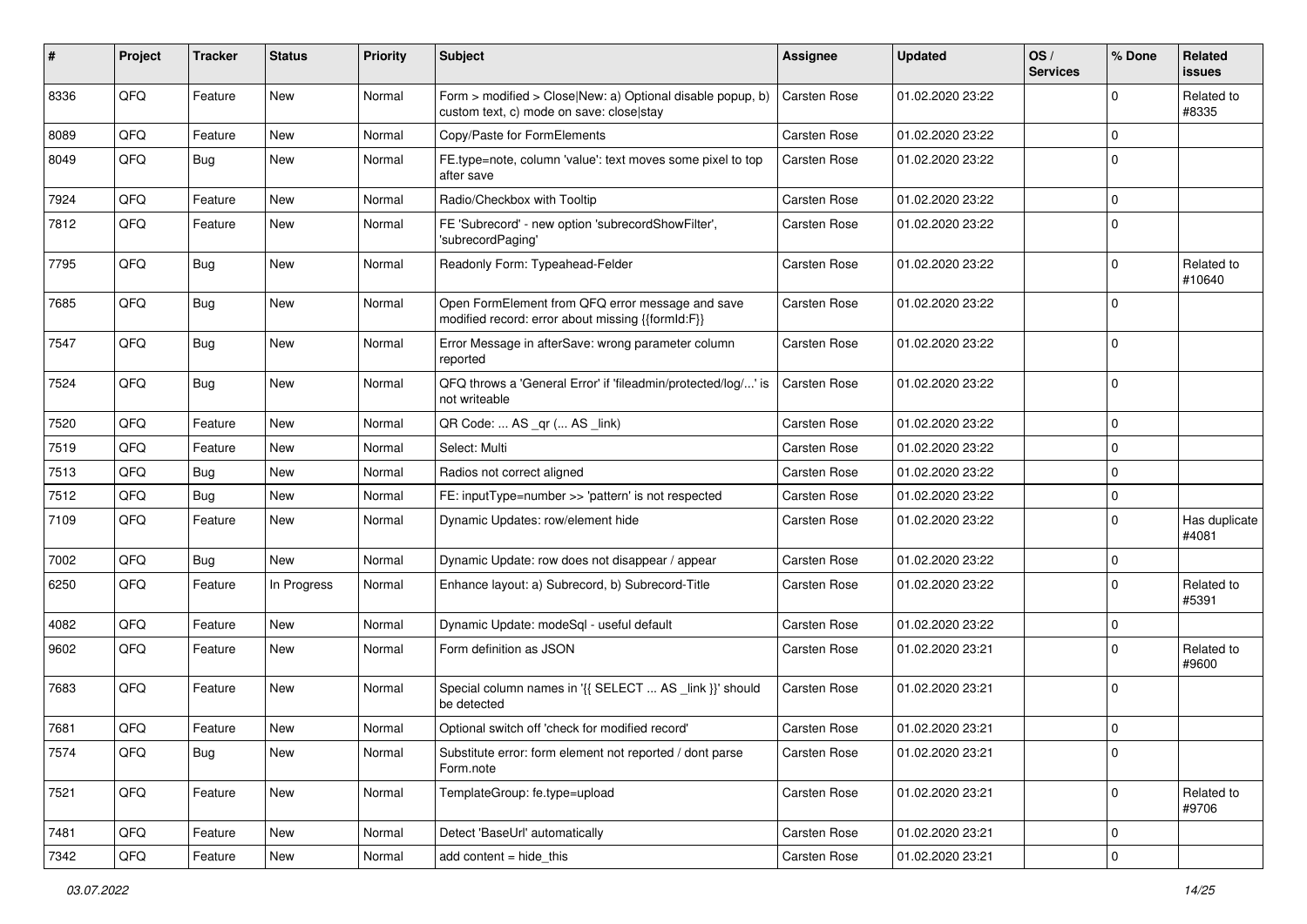| ∦    | Project | <b>Tracker</b> | <b>Status</b> | <b>Priority</b> | Subject                                                                                                                    | <b>Assignee</b>     | <b>Updated</b>   | OS/<br><b>Services</b> | % Done      | Related<br>issues                           |
|------|---------|----------------|---------------|-----------------|----------------------------------------------------------------------------------------------------------------------------|---------------------|------------------|------------------------|-------------|---------------------------------------------|
| 7280 | QFQ     | Feature        | <b>New</b>    | Normal          | recently used table                                                                                                        | <b>Carsten Rose</b> | 01.02.2020 23:21 |                        | 0           |                                             |
| 7261 | QFQ     | <b>Bug</b>     | New           | Normal          | Report pathFilename for user without path, only the filename                                                               | <b>Carsten Rose</b> | 01.02.2020 23:21 |                        | 0           |                                             |
| 7239 | QFQ     | Feature        | New           | Normal          | TinyMCE: html tag whitelist                                                                                                | Carsten Rose        | 01.02.2020 23:21 |                        | $\mathbf 0$ | Related to<br>#14320                        |
| 7219 | QFQ     | <b>Bug</b>     | <b>New</b>    | Normal          | typeSheadSql / typeAheadSqlPrefetch: change to curly<br>braces                                                             | <b>Carsten Rose</b> | 01.02.2020 23:21 |                        | $\Omega$    |                                             |
| 7175 | QFQ     | Feature        | <b>New</b>    | Normal          | Upload: md5 hash as filename                                                                                               | <b>Carsten Rose</b> | 01.02.2020 23:21 |                        | 0           |                                             |
| 7119 | QFQ     | Feature        | New           | Normal          | Upload: scaleDownWidth, scaleDownHeight                                                                                    | <b>Carsten Rose</b> | 01.02.2020 23:21 |                        | $\mathbf 0$ |                                             |
| 7102 | QFQ     | Feature        | New           | Normal          | Comment sign in report: '#' and '--'                                                                                       | Carsten Rose        | 01.02.2020 23:21 |                        | $\mathbf 0$ |                                             |
| 7099 | QFQ     | Feature        | New           | Normal          | Redesign FormEditor                                                                                                        | <b>Carsten Rose</b> | 01.02.2020 23:21 |                        | $\mathbf 0$ |                                             |
| 7014 | QFQ     | Bug            | New           | Normal          | Sending invalid emails succeeds when<br>debug.redirectAllMailTo is set                                                     | Carsten Rose        | 01.02.2020 23:21 |                        | $\mathbf 0$ |                                             |
| 6912 | QFQ     | <b>Bug</b>     | <b>New</b>    | Normal          | error Message Var 'deadline' already set in SIP - in Form<br>with FE.value={{deadline:R:::{{deadlinePeriod:Y}}}}           | <b>Carsten Rose</b> | 01.02.2020 23:21 |                        | $\Omega$    |                                             |
| 6855 | QFQ     | Feature        | <b>New</b>    | Normal          | With {{feUser:U}}!={{feUser:T}}: Save / Delete: only possible<br>with {{feUserSave:U}}='yes' and '{{feUserDelete:U}}='yes' | Carsten Rose        | 01.02.2020 23:21 |                        | 0           |                                             |
| 6765 | QFQ     | Feature        | <b>New</b>    | Normal          | Moeglichkeit via QFQ eigene Logs zu schreiben                                                                              | <b>Carsten Rose</b> | 01.02.2020 23:21 |                        | $\pmb{0}$   |                                             |
| 6677 | QFQ     | Bug            | New           | Normal          | Error message FE Action Element: no/wrong FE reference<br>who cause the problem.                                           | <b>Carsten Rose</b> | 01.02.2020 23:21 |                        | $\mathbf 0$ |                                             |
| 6594 | QFQ     | Feature        | <b>New</b>    | Normal          | Excel: on download, check if there is a valid sip                                                                          | <b>Carsten Rose</b> | 01.02.2020 23:21 |                        | 0           |                                             |
| 6609 | QFQ     | Feature        | New           | Normal          | Formlet: JSON API erweitern                                                                                                | Carsten Rose        | 01.02.2020 23:21 |                        | 50          |                                             |
| 6483 | QFQ     | <b>Bug</b>     | New           | Normal          | R Store funktioniert nicht bei 'Report Notation' im FE                                                                     | <b>Carsten Rose</b> | 01.02.2020 23:21 |                        | $\mathbf 0$ |                                             |
| 6462 | QFQ     | <b>Bug</b>     | <b>New</b>    | Normal          | File Upload: Nutzlose Fehlermeldung wenn Datei zu gross                                                                    | Carsten Rose        | 01.02.2020 23:21 |                        | 0           | Related to<br>#6139                         |
| 6437 | QFQ     | Feature        | New           | Normal          | Neuer Mode Button bei FormElementen                                                                                        | <b>Carsten Rose</b> | 01.02.2020 23:21 |                        | $\Omega$    | Related to<br>#9668.<br>Blocked by<br>#9678 |
| 6292 | QFQ     | Feature        | New           | Normal          | Download: File speichern mit Hash aber original Filename in<br>der Datenbank vermerken fuer Downloads                      | <b>Carsten Rose</b> | 01.02.2020 23:21 |                        | $\mathbf 0$ |                                             |
| 6289 | QFQ     | Feature        | New           | Normal          | Form: Log                                                                                                                  | Carsten Rose        | 01.02.2020 23:21 |                        | 0           |                                             |
| 5576 | QFQ     | <b>Bug</b>     | New           | Normal          | Using MySQL 'DROP' requires privilege - wich is not really<br>necessary.                                                   | Carsten Rose        | 01.02.2020 23:21 |                        | $\pmb{0}$   |                                             |
| 5131 | QFO     | Feature        | New           | Normal          | Activate Spin Gear ('wait/busy' indicator) via LINK attribute                                                              | Carsten Rose        | 01.02.2020 23:21 |                        | $\pmb{0}$   |                                             |
| 4250 | QFQ     | Feature        | New           | Normal          | AutoCron in QFQ via PHP                                                                                                    | Carsten Rose        | 01.02.2020 23:21 |                        | $\mathbf 0$ | Related to<br>#3292,<br>Related to<br>#3291 |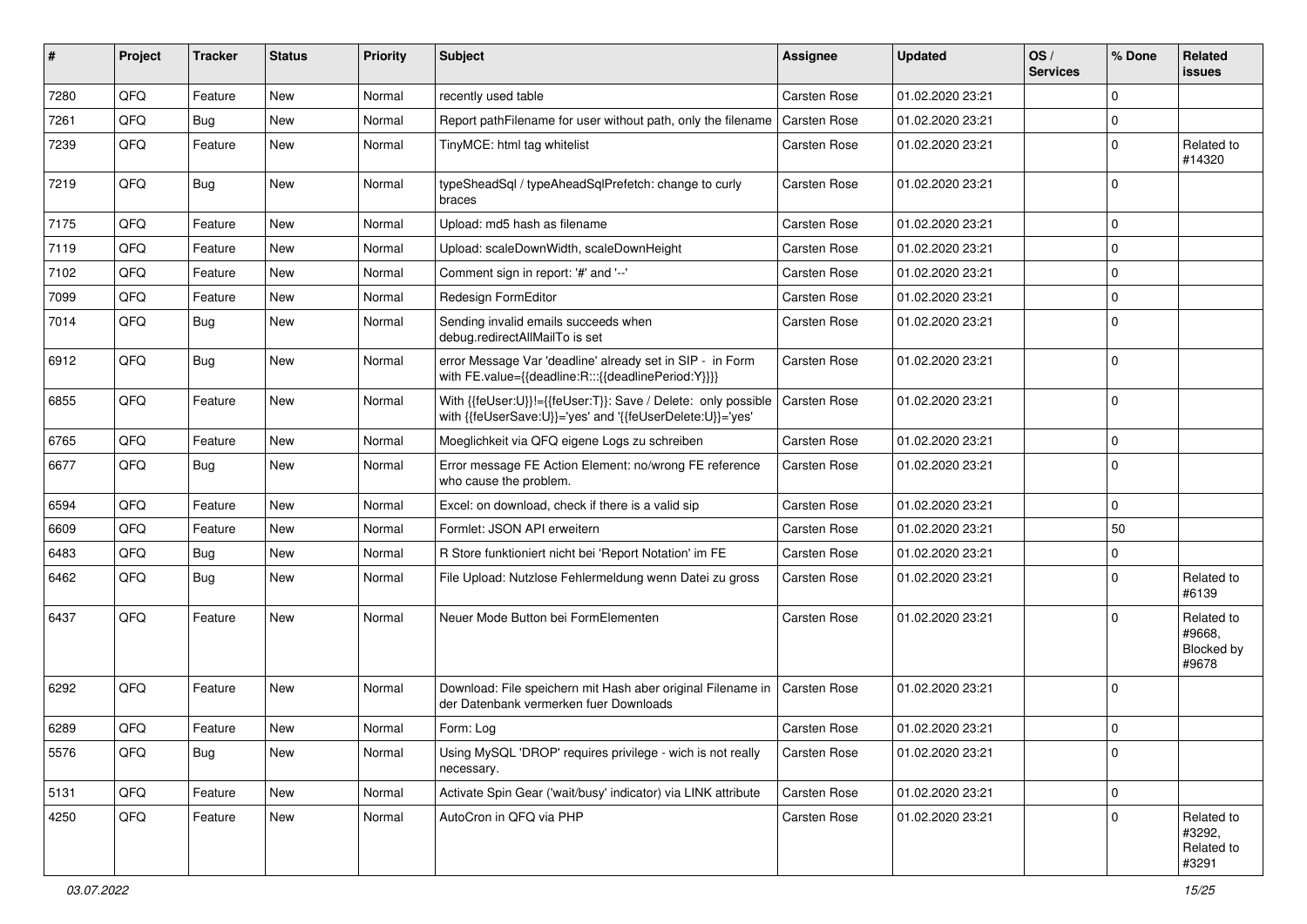| #    | Project | <b>Tracker</b> | <b>Status</b>     | <b>Priority</b> | <b>Subject</b>                                                                                                          | <b>Assignee</b>     | <b>Updated</b>   | OS/<br><b>Services</b> | % Done      | Related<br>issues                              |
|------|---------|----------------|-------------------|-----------------|-------------------------------------------------------------------------------------------------------------------------|---------------------|------------------|------------------------|-------------|------------------------------------------------|
| 3547 | QFQ     | Bug            | New               | Normal          | FE of type 'note' causes writing of empty fields.                                                                       | Carsten Rose        | 01.02.2020 23:21 |                        | 0           |                                                |
| 3504 | QFQ     | Feature        | New               | Normal          | Logging: welche Action FEs werden wann wie ausgefuehrt                                                                  | <b>Carsten Rose</b> | 01.02.2020 23:21 |                        | $\mathbf 0$ | Related to<br>#5458,<br>Related to<br>#4092    |
| 5480 | QFQ     | Feature        | Some day<br>maybe | Normal          | QFQ: Dokumentation mit Screenshots versehen                                                                             | <b>Carsten Rose</b> | 01.02.2020 23:20 |                        | $\mathbf 0$ | Related to<br>#9879                            |
| 4771 | QFQ     | <b>Bug</b>     | Some day<br>maybe | Normal          | qfq: select-down-values empty after save (edit-form for<br>program administrators)                                      | Carsten Rose        | 01.02.2020 23:20 |                        | $\mathbf 0$ | Related to<br>#4549, Has<br>duplicate<br>#4282 |
| 4659 | QFQ     | Bug            | Some day<br>maybe | Normal          | infoButtonExtra                                                                                                         | <b>Carsten Rose</b> | 01.02.2020 23:20 |                        | $\mathbf 0$ |                                                |
| 4650 | QFQ     | Feature        | Some day<br>maybe | Normal          | Convert html to doc/rtf                                                                                                 | Carsten Rose        | 01.02.2020 23:20 |                        | 0           | Related to<br>#10704                           |
| 4549 | QFQ     | Bug            | Some day<br>maybe | Normal          | TemplateGroups: FE.type SELECT loose selected value<br>after save                                                       | Carsten Rose        | 01.02.2020 23:20 |                        | $\Omega$    | Related to<br>#4548,<br>Related to<br>#4771    |
| 4365 | QFQ     | Feature        | Some day<br>maybe | Normal          | Multi Language: new way of config                                                                                       | Carsten Rose        | 01.02.2020 23:20 |                        | $\mathbf 0$ |                                                |
| 4343 | QFQ     | Feature        | Some day<br>maybe | Normal          | Link: Classifier to add 'attributes'                                                                                    | <b>Carsten Rose</b> | 01.02.2020 23:20 |                        | 0           | Related to<br>#14077                           |
| 5665 | QFQ     | Feature        | Some day<br>maybe | Normal          | Versuch das '{{!' nicht mehr noetig ist.                                                                                | <b>Carsten Rose</b> | 01.02.2020 23:20 |                        | 0           | Related to<br>#7432,<br>Related to<br>#7434    |
| 5428 | QFQ     | Feature        | Some day<br>maybe | Normal          | secure thumbnail: late render on access.                                                                                | Carsten Rose        | 01.02.2020 23:20 |                        | $\mathbf 0$ |                                                |
| 4757 | QFQ     | Feature        | Some day<br>maybe | Normal          | Test subrecord: download links ok? Links ok?                                                                            | Carsten Rose        | 01.02.2020 23:20 |                        | $\mathbf 0$ |                                                |
| 4652 | QFQ     | Feature        | Some day<br>maybe | Normal          | UZH CD: Weiterleitung auf benutzerdefinierte 403/404 Seite                                                              | <b>Carsten Rose</b> | 01.02.2020 23:20 |                        | $\mathbf 0$ |                                                |
| 4651 | QFQ     | Bug            | Some day<br>maybe | Normal          | "Loading document" Modal wird angezeigt bei uzhcd type=2<br>Ansicht                                                     | Carsten Rose        | 01.02.2020 23:20 |                        | $\pmb{0}$   |                                                |
| 4330 | QFQ     | Feature        | Some day<br>maybe | Normal          | Error Message: report missing {{ / }} in sqlUpdate, sqlInsert,<br>sqlDelete, sqlAfter, sqlBefore in FE action elements. | Carsten Rose        | 01.02.2020 23:20 |                        | $\mathbf 0$ |                                                |
| 4328 | QFQ     | Bug            | Some day<br>maybe | Normal          | Error Message: Show FE name/number on problems in FE                                                                    | Carsten Rose        | 01.02.2020 23:20 |                        | $\mathbf 0$ |                                                |
| 5991 | QFQ     | Bug            | Some day<br>maybe | Normal          | URLs with ' ' or long parameter are problematic                                                                         | Carsten Rose        | 01.02.2020 23:19 |                        | $\pmb{0}$   |                                                |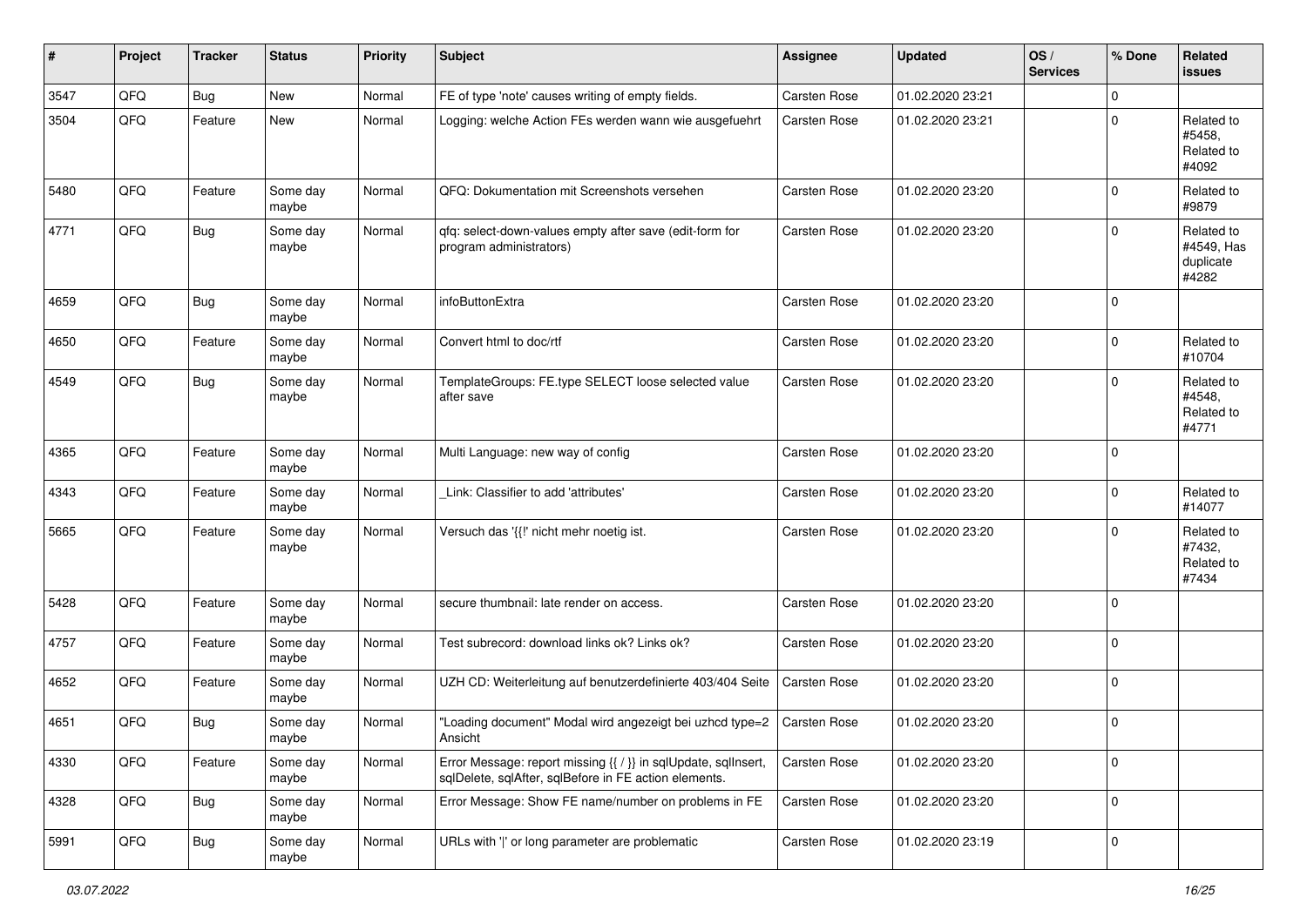| ∦     | Project | <b>Tracker</b> | <b>Status</b>     | <b>Priority</b> | Subject                                                                                                                        | <b>Assignee</b>     | <b>Updated</b>   | OS/<br><b>Services</b> | % Done      | Related<br>issues   |
|-------|---------|----------------|-------------------|-----------------|--------------------------------------------------------------------------------------------------------------------------------|---------------------|------------------|------------------------|-------------|---------------------|
| 5983  | QFQ     | Feature        | Some day<br>maybe | Normal          | Form Submit (save & update): normalize date/-time FE                                                                           | Carsten Rose        | 01.02.2020 23:19 |                        | $\Omega$    |                     |
| 5852  | QFQ     | Feature        | Some day<br>maybe | Normal          | Logging: mail.log / sgl.log - im FE anzeigen und via AJAX<br>aktualisieren                                                     | Carsten Rose        | 01.02.2020 23:19 |                        | $\Omega$    | Related to<br>#5885 |
| 5768  | QFQ     | <b>Bug</b>     | Some day<br>maybe | Normal          | '{{pageLanguage:T}}' missing if QFQ is called via api                                                                          | Carsten Rose        | 01.02.2020 23:19 |                        | $\Omega$    |                     |
| 5706  | QFQ     | <b>Bug</b>     | Some day<br>maybe | Normal          | upload: fileDestination needs to be sanatized                                                                                  | Carsten Rose        | 01.02.2020 23:19 |                        | $\Omega$    |                     |
| 5579  | QFQ     | Feature        | Some day<br>maybe | Normal          | Enhance Doc / Presentation: variable type 'link column type'                                                                   | Carsten Rose        | 01.02.2020 23:19 |                        | $\Omega$    |                     |
| 5557  | QFQ     | Bug            | Some day<br>maybe | Normal          | Form load: STORE_RECORD filled, but should be empty                                                                            | Carsten Rose        | 01.02.2020 23:19 |                        | $\Omega$    |                     |
| 5132  | QFQ     | Feature        | Some day<br>maybe | Normal          | Error Message sendmail missing attachment: more details                                                                        | Carsten Rose        | 01.02.2020 23:19 |                        | $\Omega$    |                     |
| 5021  | QFQ     | <b>Bug</b>     | Some day<br>maybe | Normal          | FE.typ=extra - during save displays error 'datum2' already<br>filled in STORE_SIP - the value is stored nevertheless           | <b>Carsten Rose</b> | 01.02.2020 23:19 |                        | $\Omega$    | Related to<br>#3875 |
| 4872  | QFQ     | Feature        | Some day<br>maybe | Normal          | Fields of Typo3 page available in STORE TYPO3                                                                                  | Carsten Rose        | 01.02.2020 23:19 |                        | $\Omega$    |                     |
| 4869  | QFQ     | Feature        | Some day<br>maybe | Normal          | Dynamic Update (show, hide, readonly?, required?) for<br><b>Template Group Elements</b>                                        | Carsten Rose        | 01.02.2020 23:19 |                        | $\Omega$    | Related to<br>#4865 |
| 4606  | QFQ     | Feature        | Some day<br>maybe | Normal          | link: qualifier to render bootstrap button                                                                                     | Carsten Rose        | 01.02.2020 23:19 |                        | $\Omega$    |                     |
| 4583  | QFQ     | Bug            | Some day<br>maybe | Normal          | Dynamic Update bei TypeAhead Feldern                                                                                           | Carsten Rose        | 01.02.2020 23:19 |                        | $\Omega$    |                     |
| 4528  | QFQ     | <b>Bug</b>     | Some day<br>maybe | Normal          | extraButtonLock mit SQLAhead Bug                                                                                               | Carsten Rose        | 01.02.2020 23:19 |                        | $\Omega$    |                     |
| 4092  | QFQ     | <b>Bug</b>     | Some day<br>maybe | Normal          | 1) Logging verbessern wann welches FE warum ausgefuehrt   Carsten Rose<br>wird, 2) Documentation: Best Practice Template Group |                     | 01.02.2020 23:19 |                        | $\Omega$    | Related to<br>#3504 |
| 9968  | QFQ     | Feature        | Priorize          | Normal          | Tooltip in Links for Developer                                                                                                 | <b>Carsten Rose</b> | 01.02.2020 23:17 |                        | $\Omega$    |                     |
| 8277  | QFQ     | Feature        | Priorize          | Normal          | fe.parameter.default=                                                                                                          | Carsten Rose        | 01.02.2020 23:17 |                        | $\Omega$    | Related to<br>#8113 |
| 9928  | QFQ     | Feature        | Priorize          | Normal          | SpecialColumnName: a) Deprecated: ' AS "_+tag " ', b)<br>New: ' AS "_ <tag1><tag2>"</tag2></tag1>                              | Carsten Rose        | 01.02.2020 23:17 |                        | $\Omega$    | Related to<br>#9929 |
| 10014 | QFQ     | Feature        | New               | Normal          | Manual.rst: describe behaviour and process order of<br>fillStoreVar, slaveId, sqlBefore,                                       | Carsten Rose        | 01.02.2020 22:31 |                        | $\pmb{0}$   |                     |
| 9773  | QFO     | <b>Bug</b>     | New               | Normal          | form.parameter.formModeGlobal=requiredOff                                                                                      | Carsten Rose        | 01.02.2020 15:56 |                        | $\mathbf 0$ |                     |
| 2643  | QFQ     | <b>Bug</b>     | Some day<br>maybe | Normal          | Zend / PHP Webinars anschauen                                                                                                  | Carsten Rose        | 01.02.2020 15:56 |                        | $\mathbf 0$ |                     |
| 9983  | QFQ     | Feature        | New               | Normal          | Report Notation: new keyword 'range'                                                                                           | Carsten Rose        | 01.02.2020 15:55 |                        | $\pmb{0}$   |                     |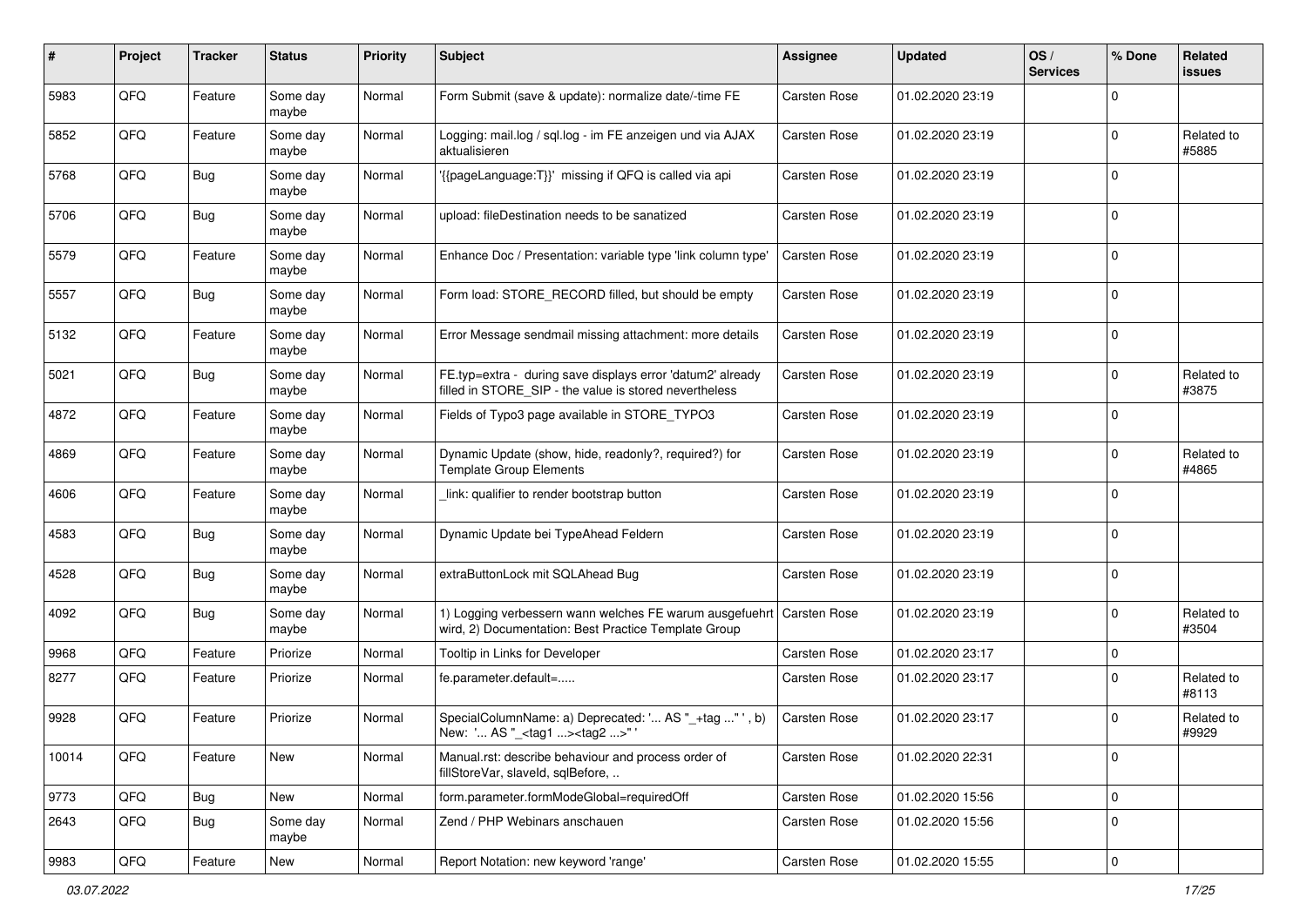| #    | Project | <b>Tracker</b> | <b>Status</b> | <b>Priority</b> | Subject                                                                                                                               | <b>Assignee</b>     | <b>Updated</b>   | OS/<br><b>Services</b> | % Done         | Related<br><b>issues</b> |
|------|---------|----------------|---------------|-----------------|---------------------------------------------------------------------------------------------------------------------------------------|---------------------|------------------|------------------------|----------------|--------------------------|
| 9975 | QFQ     | <b>Bug</b>     | Priorize      | Normal          | Dropdown Menu: 'r:3' broken                                                                                                           | Carsten Rose        | 01.02.2020 10:13 |                        | $\mathbf 0$    |                          |
| 9947 | QFQ     | Bug            | Priorize      | Normal          | Unwanted error message if missing 'typeAheadSqlPrefetch'                                                                              | Carsten Rose        | 01.02.2020 10:13 |                        | $\mathbf 0$    |                          |
| 9900 | QFQ     | Feature        | Priorize      | Normal          | Generic API Call: tt-content record >> JSON                                                                                           | Carsten Rose        | 01.02.2020 10:13 |                        | $\mathbf 0$    |                          |
| 9862 | QFQ     | Bug            | Priorize      | Normal          | Failed writing to sql mail qfq.log should throw an exception                                                                          | Carsten Rose        | 01.02.2020 10:13 |                        | $\mathbf 0$    |                          |
| 8585 | QFQ     | Feature        | Priorize      | Normal          | Enhance Error message for 'unknown form'                                                                                              | Carsten Rose        | 01.02.2020 10:13 |                        | 0              |                          |
| 8584 | QFQ     | Feature        | Priorize      | Normal          | FE 'Action' - never assign to Container (except Template<br>Group)                                                                    | Carsten Rose        | 01.02.2020 10:13 |                        | $\Omega$       |                          |
| 8037 | QFQ     | Bug            | Priorize      | Normal          | FE.type=upload (advanced mode): {{slaveId:V}} missing<br>during dynamic update                                                        | Carsten Rose        | 01.02.2020 10:13 |                        | $\Omega$       |                          |
| 8034 | QFQ     | Feature        | Priorize      | Normal          | FormElement 'data': 22.22.2222 should not be accepted                                                                                 | Carsten Rose        | 01.02.2020 10:13 |                        | $\mathbf 0$    |                          |
| 7656 | QFQ     | Bug            | Priorize      | Normal          | FE with required, 'pattern' and 'extraButtonLock': always<br>complain about missing value                                             | Carsten Rose        | 01.02.2020 10:13 |                        | $\mathbf 0$    |                          |
| 7630 | QFQ     | Feature        | Priorize      | Normal          | detailed error message for simple upload                                                                                              | Carsten Rose        | 01.02.2020 10:13 |                        | $\mathbf 0$    |                          |
| 7616 | QFQ     | <b>Bug</b>     | Priorize      | Normal          | Selectlist with Enum & Dynamic Update                                                                                                 | Carsten Rose        | 01.02.2020 10:13 |                        | $\mathbf 0$    |                          |
| 7522 | QFQ     | Feature        | Priorize      | Normal          | Inserting default index.html to folder (Avoid Apache<br>Indexing)                                                                     | Carsten Rose        | 01.02.2020 10:13 |                        | $\mathbf 0$    |                          |
| 7290 | QFQ     | Feature        | Priorize      | Normal          | FormEditor: title as textarea if LEN(title)>60                                                                                        | Carsten Rose        | 01.02.2020 10:13 |                        | $\mathbf 0$    | Blocked by<br>#7682      |
| 7217 | QFQ     | Feature        | Priorize      | Normal          | Download: notice User if `_sip=?` is missing                                                                                          | <b>Carsten Rose</b> | 01.02.2020 10:13 |                        | $\mathbf 0$    |                          |
| 6998 | QFQ     | Feature        | Priorize      | Normal          | Form: with debug=on show column information as tooltip of<br>column label                                                             | Carsten Rose        | 01.02.2020 10:13 |                        | $\Omega$       |                          |
| 6574 | QFQ     | <b>Bug</b>     | Priorize      | Normal          | qfq.log: Fehlermeldung wurde angezeigt, aber nicht geloggt                                                                            | Carsten Rose        | 01.02.2020 10:13 |                        | $\mathbf 0$    |                          |
| 5942 | QFQ     | Feature        | Priorize      | Normal          | 'L' and 'type': append to links, generate via '_link' by using<br>'u:' .                                                              | Carsten Rose        | 01.02.2020 10:13 |                        | $\mathbf 0$    |                          |
| 3782 | QFQ     | Bug            | Priorize      | Normal          | Bei fehlerhafter Eingabe (z.B. Datum) sollte das erwartete<br>Format angezeigt werden                                                 | Carsten Rose        | 01.02.2020 10:13 |                        | $\mathbf 0$    |                          |
| 7920 | QFQ     | Feature        | New           | Normal          | FE: Syntax Highlight, Zeinlenumbruch                                                                                                  | Carsten Rose        | 01.02.2020 10:03 |                        | $\mathbf 0$    |                          |
| 5782 | QFQ     | Feature        | <b>New</b>    | Normal          | NextCloud API                                                                                                                         | Carsten Rose        | 01.02.2020 10:02 |                        | $\mathbf 0$    |                          |
| 7660 | QFQ     | Feature        | New           | Normal          | IMAP: import mails to DB, move / delete mails                                                                                         | Carsten Rose        | 01.02.2020 09:52 |                        | $\mathbf 0$    |                          |
| 9927 | QFQ     | Feature        | New           | Normal          | QFQ Update: a) Update nur machen wenn BE User<br>eingeloggt ist., b) Bei Fehler genaue Meldung welcher<br>Updateschritt Probleme hat. | Carsten Rose        | 22.01.2020 12:59 |                        | $\overline{0}$ |                          |
| 9777 | QFQ     | Feature        | New           | Normal          | Logging QFQ Variables                                                                                                                 | Carsten Rose        | 16.12.2019 17:17 |                        | $\pmb{0}$      |                          |
| 8702 | QFQ     | Feature        | New           | Normal          | Load Record which is locked: missing user info                                                                                        | Carsten Rose        | 11.12.2019 16:16 |                        | $\mathbf 0$    | Related to<br>#9789      |
| 7480 | QFQ     | Feature        | New           | Normal          | Record History (Undo / Redo)                                                                                                          | Carsten Rose        | 11.12.2019 16:16 |                        | $\overline{0}$ | Related to<br>#2361      |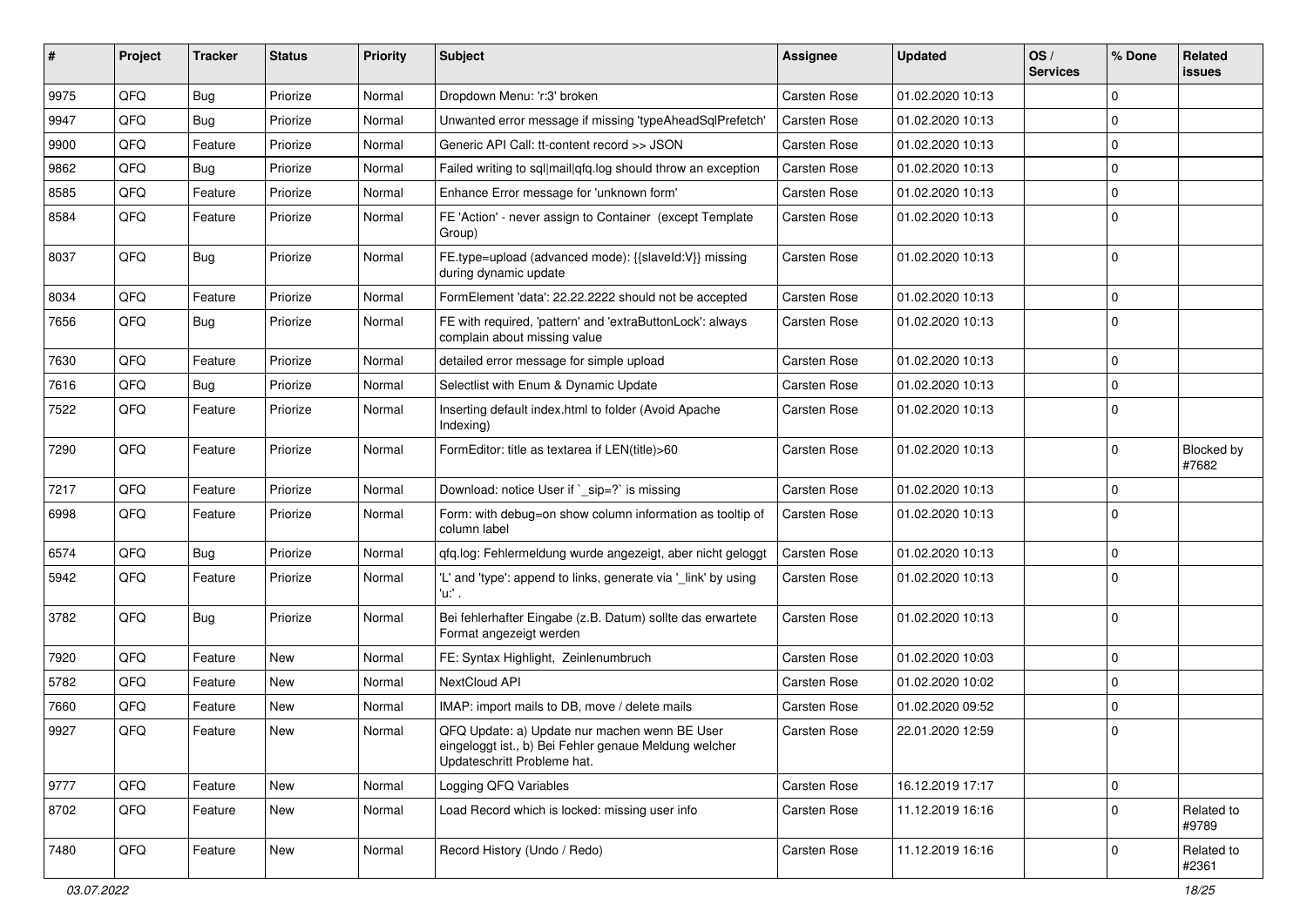| ∦    | Project | <b>Tracker</b> | <b>Status</b>     | <b>Priority</b> | <b>Subject</b>                                                                                                     | <b>Assignee</b>     | <b>Updated</b>   | OS/<br><b>Services</b> | % Done       | <b>Related</b><br>issues                    |
|------|---------|----------------|-------------------|-----------------|--------------------------------------------------------------------------------------------------------------------|---------------------|------------------|------------------------|--------------|---------------------------------------------|
| 6602 | QFQ     | Feature        | New               | Normal          | Formlet: in Report auf Mausklick ein mini-form oeffnen                                                             | <b>Carsten Rose</b> | 11.12.2019 16:16 |                        | $\Omega$     |                                             |
| 4756 | QFQ     | <b>Bug</b>     | New               | Normal          | Form dirty even nothing changes                                                                                    | Carsten Rose        | 11.12.2019 16:16 |                        | $\mathbf 0$  |                                             |
| 4023 | QFQ     | Feature        | <b>New</b>        | Normal          | prepared statements - FE action: salveld, sqllnsert,<br>sqlUpdate, sqlDelete, sqlBefore, sqlAfter                  | Carsten Rose        | 11.12.2019 16:15 |                        | $\mathbf 0$  |                                             |
| 2361 | QFQ     | Feature        | New               | Normal          | Logging wer/wann/wo welches Formular aufgerufen hat                                                                | <b>Carsten Rose</b> | 11.12.2019 16:15 |                        | $\mathbf 0$  | Related to<br>#4432,<br>Related to<br>#7480 |
| 3267 | QFQ     | Feature        | Some day<br>maybe | Normal          | 2 Forms auf einer Seite: real + Read only                                                                          | <b>Carsten Rose</b> | 11.12.2019 16:03 |                        | $\Omega$     |                                             |
| 3216 | QFQ     | Feature        | Some day<br>maybe | Normal          | dynamic update für checkbox label2                                                                                 | Carsten Rose        | 11.12.2019 16:03 |                        | $\Omega$     | Related to<br>#2081                         |
| 3130 | QFQ     | Bug            | Some day<br>maybe | Normal          | Debug Info's nicht korrekt nach 'New > Save'.                                                                      | <b>Carsten Rose</b> | 11.12.2019 16:03 |                        | $\mathbf 0$  | Related to<br>#3253                         |
| 2995 | QFQ     | Feature        | Some day<br>maybe | Normal          | Dropdown JQuery Plugin: 'chosen' - Moeglichkeit um Select<br>Listen mehr Funktion zu geben. Kein Bootstrap noetig. | Carsten Rose        | 11.12.2019 16:03 |                        | $\mathbf 0$  |                                             |
| 2084 | QFQ     | Feature        | Some day<br>maybe | Normal          | Mailto mit encryption: Subrecord                                                                                   | <b>Carsten Rose</b> | 11.12.2019 16:03 |                        | $\mathbf 0$  | Related to<br>#2082                         |
| 1946 | QFQ     | Feature        | Some day<br>maybe | Normal          | Kontrolle ob der ReadOnly Modus bei den<br>Formularelementen korrekt implementiert ist                             | Carsten Rose        | 11.12.2019 16:03 |                        | $\mathbf 0$  |                                             |
| 1635 | QFQ     | Feature        | Some day<br>maybe | Normal          | QFQ Extension content record: weitere Optionen<br>einblenden.                                                      | Carsten Rose        | 11.12.2019 16:03 |                        | $\mathbf 0$  |                                             |
| 4293 | QFQ     | <b>Bug</b>     | Some day<br>maybe | Normal          | Download broken if token 'd:' is missing - but no error<br>message                                                 | Carsten Rose        | 11.12.2019 16:03 |                        | $\mathbf 0$  | Related to<br>#7514                         |
| 4259 | QFQ     | Feature        | Some day<br>maybe | Normal          | Instant trigger a cron job                                                                                         | Carsten Rose        | 11.12.2019 16:03 |                        | $\mathbf 0$  |                                             |
| 4197 | QFQ     | Feature        | Some day<br>maybe | Normal          | Unit Test fuer JSON Stream von QuickFormQuery.php ><br>doForm()                                                    | <b>Carsten Rose</b> | 11.12.2019 16:03 |                        | $\mathbf 0$  |                                             |
| 4026 | QFQ     | Feature        | Some day<br>maybe | Normal          | sqlLog.sql: log number of FE.id                                                                                    | <b>Carsten Rose</b> | 11.12.2019 16:03 |                        | $\mathbf 0$  | Related to<br>#5458                         |
| 4008 | QFQ     | Bug            | Some day<br>maybe | Normal          | FormElemen.type=sendmail: wrong 'TO' if 'real<br>name <rea@mail.to>' is used</rea@mail.to>                         | Carsten Rose        | 11.12.2019 16:03 |                        | $\mathbf 0$  |                                             |
| 3991 | QFQ     | Feature        | Some day<br>maybe | Normal          | report: Columnname ' skipWrap' skips 'fbeg', 'fend'                                                                | <b>Carsten Rose</b> | 11.12.2019 16:03 |                        | $\mathbf 0$  |                                             |
| 3947 | QFQ     | Feature        | Some day<br>maybe | Normal          | Attack detectect: logout current user                                                                              | Carsten Rose        | 11.12.2019 16:03 |                        | $\mathbf 0$  | Related to<br>#5458,<br>Related to<br>#6299 |
| 3942 | QFQ     | Feature        | Some day<br>maybe | Normal          | Action Elemente: neu generierte IDs via FE weitergeben                                                             | Carsten Rose        | 11.12.2019 16:03 |                        | $\mathbf{0}$ | Related to<br>#3941                         |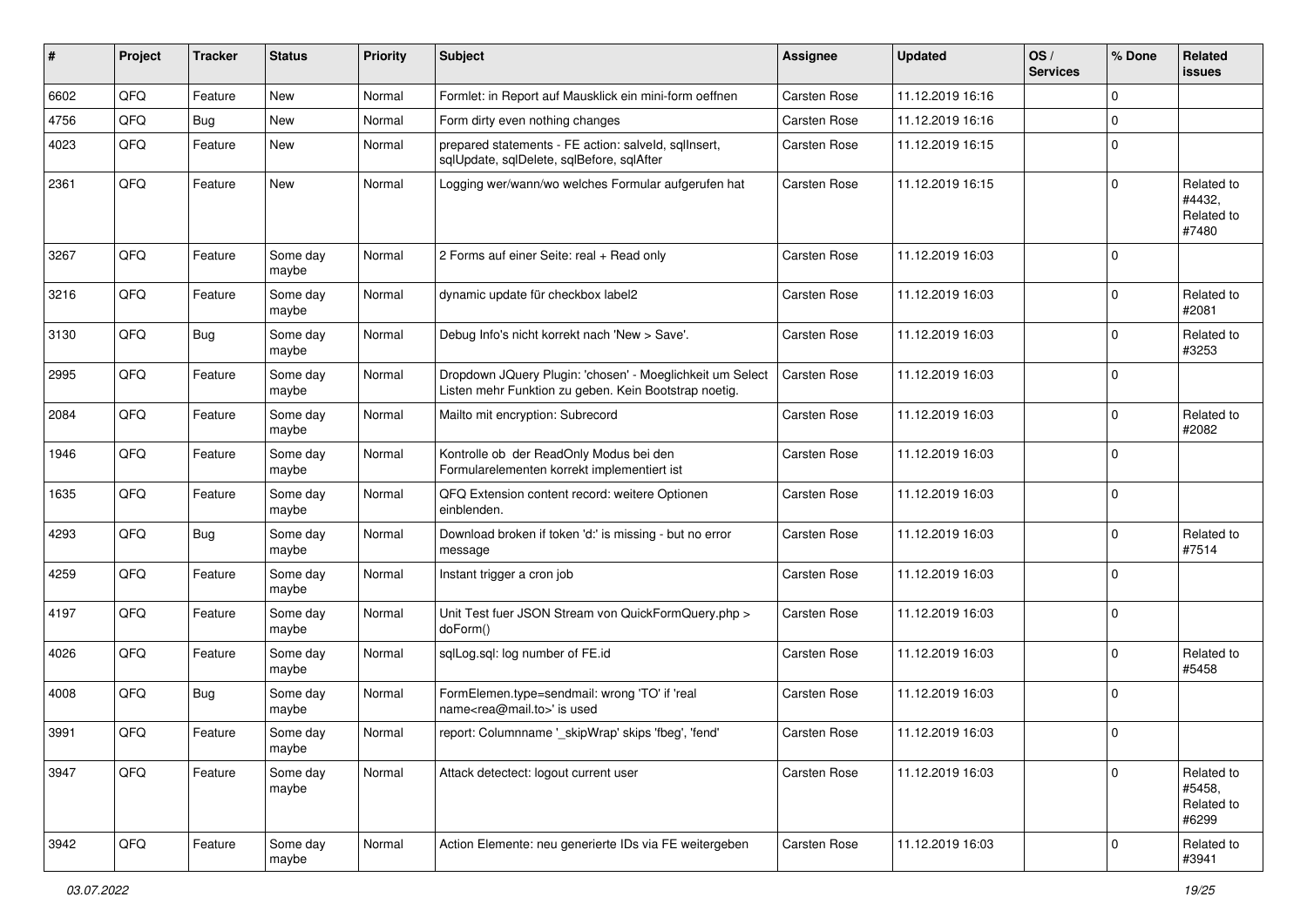| $\vert$ # | Project | <b>Tracker</b> | <b>Status</b>     | <b>Priority</b> | Subject                                                                                                                                      | <b>Assignee</b>     | <b>Updated</b>   | OS/<br><b>Services</b> | % Done      | Related<br>issues    |
|-----------|---------|----------------|-------------------|-----------------|----------------------------------------------------------------------------------------------------------------------------------------------|---------------------|------------------|------------------------|-------------|----------------------|
| 3941      | QFQ     | Feature        | Some day<br>maybe | Normal          | sqlAfter: es sollten mehrere moeglich sein                                                                                                   | <b>Carsten Rose</b> | 11.12.2019 16:03 |                        | $\mathbf 0$ | Related to<br>#3942  |
| 3905      | QFQ     | Feature        | Some day<br>maybe | Normal          | Documentation: Best Practice anhand eines Online<br>Bewerbungstools                                                                          | Carsten Rose        | 11.12.2019 16:03 |                        | $\mathbf 0$ |                      |
| 3900      | QFQ     | Feature        | Some day<br>maybe | Normal          | Extend documentation of 'Copy / Paste'                                                                                                       | <b>Carsten Rose</b> | 11.12.2019 16:03 |                        | 0           | Related to<br>#3899  |
| 3895      | QFQ     | <b>Bug</b>     | Some day<br>maybe | Normal          | typeahead pedantic: on lehrkredit Idap webpass - if only one<br>person is in dropdown, such person can't be selected                         | Carsten Rose        | 11.12.2019 16:03 |                        | $\mathbf 0$ |                      |
| 3882      | QFQ     | <b>Bug</b>     | Some day<br>maybe | Normal          | templateGroup: disable 'add' if limit is reached - funktioniert<br>nicht wenn bereits records existierten                                    | Carsten Rose        | 11.12.2019 16:03 |                        | $\mathbf 0$ |                      |
| 3877      | QFQ     | Feature        | Some day<br>maybe | Normal          | FormEditor: die Felder die aktuell nicht gebraucht werden<br>nur auf readonly/disabled setzen (nicht ausblenden > das<br>irritiert.          | Carsten Rose        | 11.12.2019 16:03 |                        | $\mathbf 0$ |                      |
| 3811      | QFQ     | <b>Bug</b>     | Some day<br>maybe | Normal          | Dynamic Update: extraButtonInfo - Text aktualisieren                                                                                         | <b>Carsten Rose</b> | 11.12.2019 16:03 |                        | $\mathbf 0$ | Related to<br>#11517 |
| 3750      | QFQ     | <b>Bug</b>     | Some day<br>maybe | Normal          | FE in a row: if one violates check, all are red                                                                                              | <b>Carsten Rose</b> | 11.12.2019 16:03 |                        | $\mathbf 0$ |                      |
| 3708      | QFQ     | Feature        | Some day<br>maybe | Normal          | Form: input - 'specialchars', 'none'  gewisse tags<br>erlauben, andere verbieten                                                             | <b>Carsten Rose</b> | 11.12.2019 16:02 |                        | $\mathbf 0$ | Related to<br>#14320 |
| 3682      | QFQ     | <b>Bug</b>     | Some day<br>maybe | Normal          | Dynamic update: Radio buttons                                                                                                                | <b>Carsten Rose</b> | 11.12.2019 16:02 |                        | $\mathbf 0$ |                      |
| 3677      | QFQ     | Feature        | Some day<br>maybe | Normal          | wkhtmltopdf: FE User access prohibited, if client IP changes<br>\$TYPO3_CONF_VARS[FE][lockIP]                                                | Carsten Rose        | 11.12.2019 16:02 |                        | 0           |                      |
| 3666      | QFQ     | Feature        | Some day<br>maybe | Normal          | a) Performance Messung: mysql_real_escape_string() im<br>Vergleich zu str_replace(), b) doppeltes Aufrufen von<br>mysql_real_escape_string() | Carsten Rose        | 11.12.2019 16:02 |                        | $\mathbf 0$ |                      |
| 3588      | QFQ     | <b>Bug</b>     | Some day<br>maybe | Normal          | templateGroup: versteckte Elemente werden weiterhin<br>gespeichert.                                                                          | <b>Carsten Rose</b> | 11.12.2019 16:02 |                        | $\mathbf 0$ |                      |
| 3537      | QFQ     | Feature        | Some day<br>maybe | Low             | SHOW COLUMNS FROM tableName - Extend '{{!'<br>definition                                                                                     | Carsten Rose        | 11.12.2019 16:02 |                        | 0           |                      |
| 3458      | QFQ     | Feature        | Some day<br>maybe | Normal          | Display 'Edit Form Element'-Checkbox on form: should<br>depend on FE Group                                                                   | <b>Carsten Rose</b> | 11.12.2019 16:02 |                        | $\mathbf 0$ | Related to<br>#3447  |
| 3457      | QFQ     | Feature        | Some day<br>maybe | Normal          | LDAP: concat multi values to one single entry                                                                                                | Carsten Rose        | 11.12.2019 16:02 |                        | $\mathbf 0$ |                      |
| 3402      | QFQ     | Feature        | Some day<br>maybe | Normal          | Syntax Highlighting via CodeMirror                                                                                                           | Carsten Rose        | 11.12.2019 16:02 |                        | 100         | Related to<br>#3207  |
| 3385      | QFO     | Feature        | Some day<br>maybe | Normal          | templateGroup: insert/update/delete non primary records                                                                                      | Carsten Rose        | 11.12.2019 16:02 |                        | $\mathbf 0$ |                      |
| 3350      | QFO     | Feature        | Some day<br>maybe | Normal          | FormEditor: Hilfetext hinter 'checktype'                                                                                                     | Carsten Rose        | 11.12.2019 16:02 |                        | $\pmb{0}$   |                      |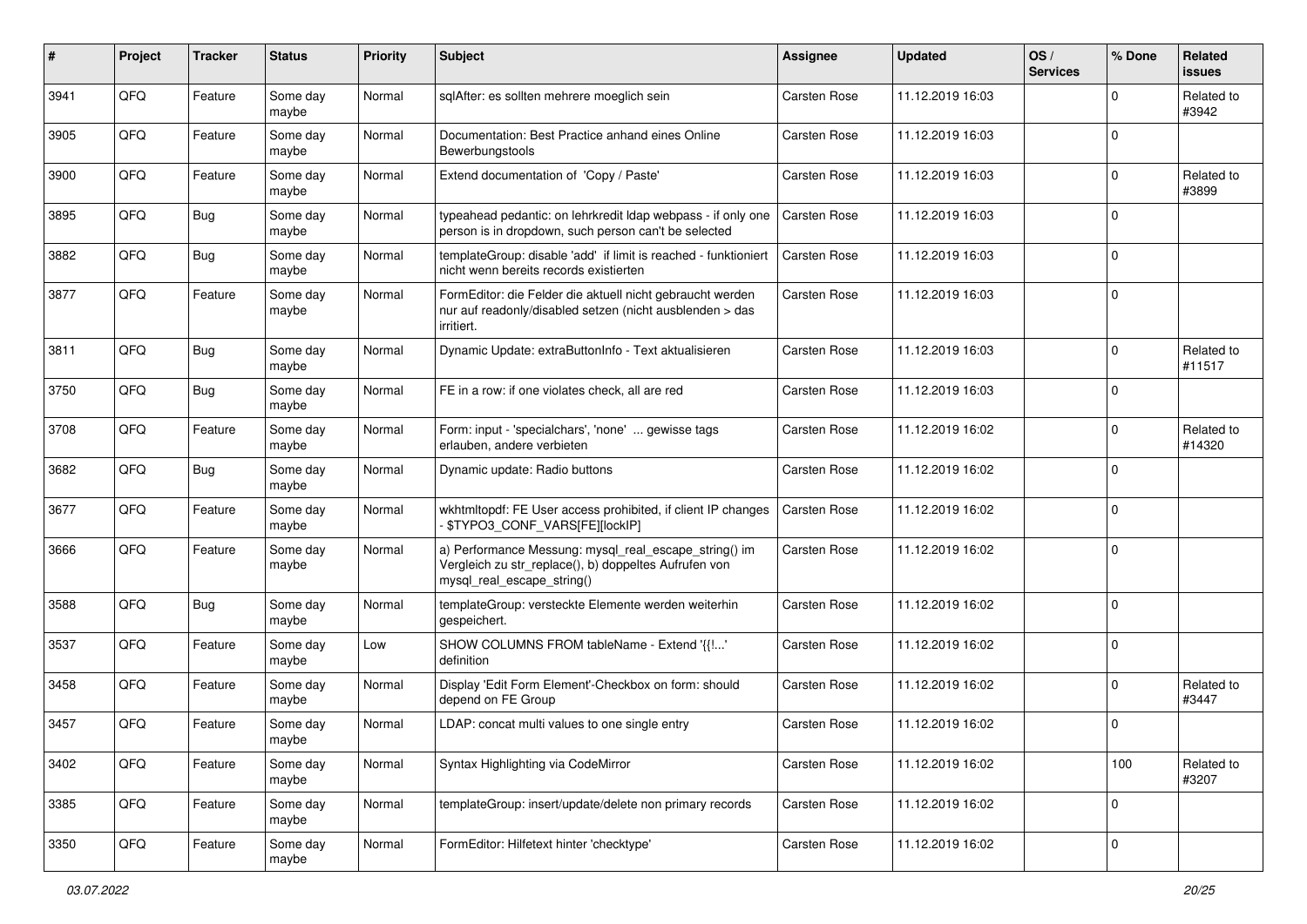| #    | Project | <b>Tracker</b> | <b>Status</b>     | <b>Priority</b> | <b>Subject</b>                                                                                                                | <b>Assignee</b>     | <b>Updated</b>   | OS/<br><b>Services</b> | % Done      | Related<br><b>issues</b>                    |
|------|---------|----------------|-------------------|-----------------|-------------------------------------------------------------------------------------------------------------------------------|---------------------|------------------|------------------------|-------------|---------------------------------------------|
| 3349 | QFQ     | Bug            | Some day<br>maybe | Normal          | config.qfq.ini: a) vertraegt keine '=' im Value (z.B. Passwort),<br>b) Values sollten in ticks einschliessbar sein (spaces, ) | Carsten Rose        | 11.12.2019 16:02 |                        | $\mathbf 0$ |                                             |
| 3332 | QFQ     | Feature        | Some day<br>maybe | Normal          | Uploads: Thumbnails, Details zum hochgeladenen File                                                                           | Carsten Rose        | 11.12.2019 16:02 |                        | $\pmb{0}$   | Related to<br>#3264,<br>Related to<br>#5333 |
| 3331 | QFQ     | Feature        | Some day<br>maybe | Normal          | Default Tooltip fuer _page? Links: mit Form und Record ID                                                                     | Carsten Rose        | 11.12.2019 16:02 |                        | $\mathbf 0$ |                                             |
| 3291 | QFQ     | Feature        | Some day<br>maybe | Normal          | AutoCron websiteToken                                                                                                         | Carsten Rose        | 11.12.2019 16:02 |                        | $\mathbf 0$ | Related to<br>#4250                         |
| 3285 | QFQ     | Feature        | Some day<br>maybe | Normal          | Zeichenlimit pro Feld: textarea / editor                                                                                      | Carsten Rose        | 11.12.2019 16:02 |                        | $\mathbf 0$ |                                             |
| 3273 | QFQ     | Feature        | Some day<br>maybe | Low             | Dirty Flag in Form                                                                                                            | Carsten Rose        | 11.12.2019 16:02 |                        | $\mathbf 0$ |                                             |
| 4956 | QFQ     | Feature        | Some day<br>maybe | Normal          | Sendmail: Benutzerdefinierte Headers                                                                                          | Carsten Rose        | 11.12.2019 16:02 |                        | $\pmb{0}$   |                                             |
| 4839 | QFQ     | Feature        | Some day<br>maybe | Normal          | qfq-handle in <head> Abschnitt</head>                                                                                         | Carsten Rose        | 11.12.2019 16:02 |                        | $\mathbf 0$ |                                             |
| 4349 | QFQ     | Feature        | Some day<br>maybe | Normal          | link download: downloaded external URL to<br>deliver/concatenate - check mimetipe and handle it correctly                     | Carsten Rose        | 11.12.2019 16:02 |                        | $\Omega$    |                                             |
| 6715 | QFQ     | Feature        | Some day<br>maybe | Normal          | Code-Refactoring: dbArray vereinheitlichen                                                                                    | Carsten Rose        | 11.12.2019 16:02 |                        | $\Omega$    |                                             |
| 7336 | QFQ     | Feature        | Some day<br>maybe | Normal          | PDF Upload: disallow PDFs with specific Meta information                                                                      | Carsten Rose        | 11.12.2019 16:01 |                        | $\Omega$    |                                             |
| 7107 | QFQ     | Feature        | Some day<br>maybe | Normal          | Showcase Registration Tool: Anmeldung / Administration :<br>Liste Anmeldungen / Emaileinaldung                                | Carsten Rose        | 11.12.2019 16:01 |                        | $\mathbf 0$ |                                             |
| 8894 | QFQ     | Feature        | Some day<br>maybe | Normal          | Documentation Tags Usable in QFQ Application                                                                                  | Carsten Rose        | 11.12.2019 16:01 |                        | $\mathbf 0$ |                                             |
| 8892 | QFQ     | Feature        | Some day<br>maybe | Normal          | Display and Edit SQL Comments in Form Editor                                                                                  | <b>Carsten Rose</b> | 11.12.2019 16:01 |                        | $\mathbf 0$ |                                             |
| 8106 | QFQ     | Bug            | Some day<br>maybe | Normal          | Dynamic Update: Feld kann nicht auf empty zurückgesetzt<br>werden                                                             | <b>Carsten Rose</b> | 11.12.2019 16:01 |                        | $\mathbf 0$ |                                             |
| 9704 | QFQ     | Feature        | Some day<br>maybe | Normal          | Thumbnails Generieren beim Splitten von PDF Files                                                                             | Carsten Rose        | 11.12.2019 16:01 |                        | $\pmb{0}$   |                                             |
| 9579 | QFQ     | Feature        | Some day<br>maybe | Normal          | Multiform with Process Row                                                                                                    | Carsten Rose        | 11.12.2019 16:01 |                        | $\pmb{0}$   |                                             |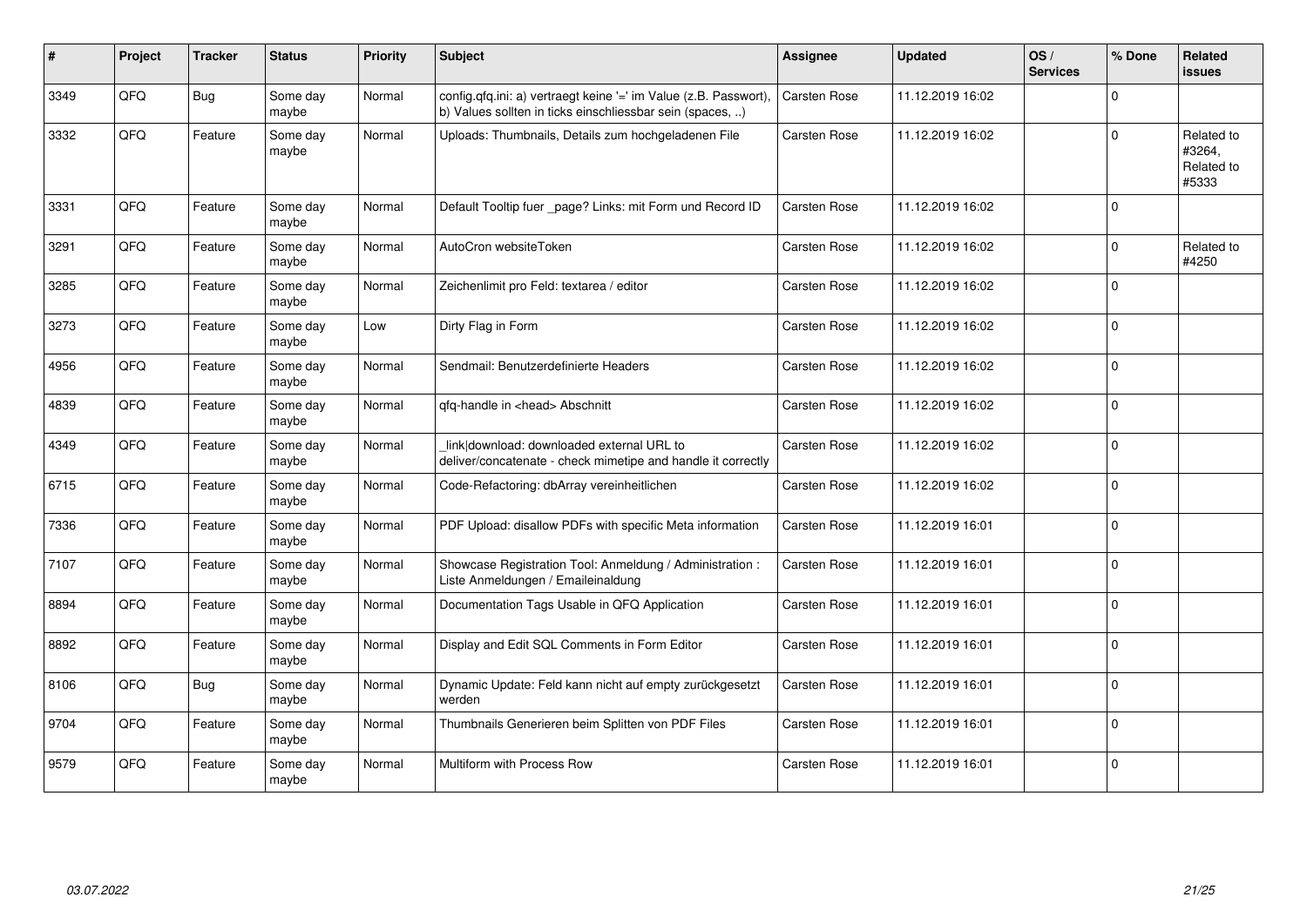| #     | Project | <b>Tracker</b> | <b>Status</b>     | <b>Priority</b> | <b>Subject</b>                                                                                      | <b>Assignee</b> | <b>Updated</b>   | OS/<br><b>Services</b> | % Done      | Related<br><b>issues</b>                                               |
|-------|---------|----------------|-------------------|-----------------|-----------------------------------------------------------------------------------------------------|-----------------|------------------|------------------------|-------------|------------------------------------------------------------------------|
| 7732  | QFQ     | Feature        | Some day<br>maybe | Normal          | Javascript: Lazy Loading der add on libs                                                            | Benjamin Baer   | 08.06.2022 10:38 |                        | $\Omega$    | Related to<br>#12611,<br>Related to<br>#12490,<br>Related to<br>#10013 |
| 12490 | QFQ     | Feature        | New               | Normal          | Loading Plugins in QFQ - see what tinymce does. (lazy<br>loading)                                   | Benjamin Baer   | 08.06.2022 10:37 |                        | $\Omega$    | Related to<br>#12611,<br>Related to<br>#10013,<br>Related to<br>#7732  |
| 7602  | QFQ     | Feature        | ToDo              | High            | Multi Select: with checkboxes                                                                       | Benjamin Baer   | 22.03.2022 09:07 |                        | $\Omega$    |                                                                        |
| 6140  | QFQ     | Bug            | Priorize          | Normal          | QFQ DnD Sort: Locked fields                                                                         | Benjamin Baer   | 21.03.2022 09:56 |                        | $\mathbf 0$ |                                                                        |
| 6801  | QFQ     | Feature        | Priorize          | Normal          | Fabric: Maximize / FullIscreen                                                                      | Benjamin Baer   | 21.03.2022 09:56 |                        | $\mathbf 0$ |                                                                        |
| 5562  | QFQ     | Feature        | Priorize          | Normal          | Drag'n'Drop fuer Uploads                                                                            | Benjamin Baer   | 21.03.2022 09:52 |                        | $\pmb{0}$   | Related to<br>#9706                                                    |
| 6224  | QFQ     | Feature        | Priorize          | Normal          | Dynamic update: fade in/out fields                                                                  | Benjamin Baer   | 21.03.2022 09:50 |                        | $\mathbf 0$ |                                                                        |
| 5366  | QFQ     | Feature        | Priorize          | Normal          | Saving with keyboard shortcuts                                                                      | Benjamin Baer   | 21.03.2022 09:47 |                        | $\pmb{0}$   |                                                                        |
| 12556 | QFQ     | Feature        | New               | Normal          | Pills Title: colored = static or dynamic on allrequiredgiven                                        | Benjamin Baer   | 19.03.2022 17:49 |                        | $\Omega$    |                                                                        |
| 13528 | QFQ     | Bug            | New               | Normal          | qfq.io > releases: es wird kein neues Release angelegt                                              | Benjamin Baer   | 19.03.2022 17:46 |                        | $\mathbf 0$ |                                                                        |
| 13647 | QFQ     | <b>Bug</b>     | <b>New</b>        | Normal          | Autofocus funktioniert nicht auf Chrome                                                             | Benjamin Baer   | 19.03.2022 17:44 |                        | $\mathbf 0$ |                                                                        |
| 12476 | QFQ     | Feature        | <b>New</b>        | Normal          | clearMe: a) should trigger 'dirty', b) sticky on textarea resize                                    | Benjamin Baer   | 04.01.2022 08:40 |                        | $\mathbf 0$ | Related to<br>#9528                                                    |
| 6870  | QFQ     | Feature        | Priorize          | Normal          | Click on '_link' triggers an API call                                                               | Benjamin Baer   | 03.01.2022 08:25 |                        | $\Omega$    |                                                                        |
| 2665  | QFQ     | <b>Bug</b>     | Priorize          | Normal          | Dynamic Update funktioniert nicht, wenn beim<br>entsprechenden FormElement eine size angegeben ist. | Benjamin Baer   | 03.01.2022 08:12 |                        | 30          |                                                                        |
| 6566  | QFQ     | <b>Bug</b>     | Priorize          | Normal          | Link Function 'delete': provided parameter missing on page<br>reload                                | Benjamin Baer   | 03.01.2022 08:08 |                        | $\Omega$    |                                                                        |
| 4457  | QFQ     | Bug            | Priorize          | Normal          | typeahead: pressing return to select an item, saves the form<br>and closes the form.                | Benjamin Baer   | 03.01.2022 08:01 |                        | $\Omega$    | Related to<br>#4398                                                    |
| 7965  | QFQ     | Feature        | Priorize          | Normal          | Input type 'text' with visual format - currency                                                     | Benjamin Baer   | 03.01.2022 07:45 |                        | $\mathbf 0$ |                                                                        |
| 9135  | QFQ     | Feature        | Priorize          | Normal          | Progress Bar generic / replace old hourglass download<br>popup                                      | Benjamin Baer   | 03.01.2022 07:43 |                        | $\Omega$    |                                                                        |
| 9548  | QFQ     | Feature        | Feedback          | High            | FormElement: Pattern mismatch - optional report only on<br>focus lost                               | Benjamin Baer   | 03.05.2021 21:14 |                        | $\mathbf 0$ |                                                                        |
| 11237 | QFQ     | <b>Bug</b>     | New               | High            | Radiobutton / parameter.buttonClass= btn-default - kein dirty<br>Trigger                            | Benjamin Baer   | 03.05.2021 21:12 |                        | $\Omega$    | Related to<br>#10766                                                   |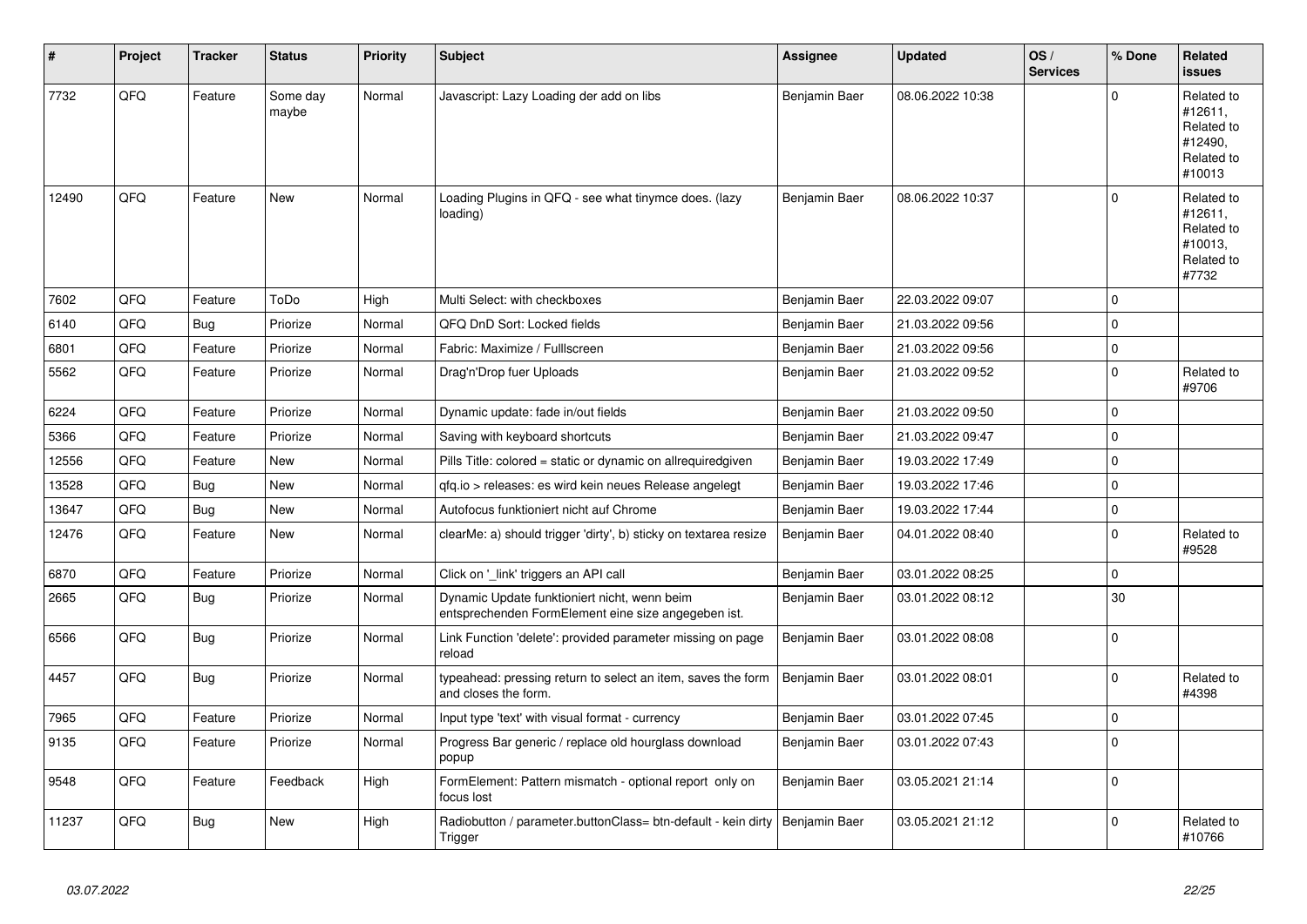| #     | Project | <b>Tracker</b> | <b>Status</b>     | <b>Priority</b> | Subject                                                                                                                                                  | <b>Assignee</b> | <b>Updated</b>   | OS/<br><b>Services</b> | % Done      | Related<br>issues                           |
|-------|---------|----------------|-------------------|-----------------|----------------------------------------------------------------------------------------------------------------------------------------------------------|-----------------|------------------|------------------------|-------------|---------------------------------------------|
| 11057 | QFQ     | <b>Bug</b>     | <b>New</b>        | High            | Checkboxes ohne span.checkmark im Report werden<br>ausgeblendet                                                                                          | Benjamin Baer   | 03.05.2021 21:12 |                        | 0           | Related to<br>#11039                        |
| 10003 | QFQ     | Feature        | Priorize          | Normal          | fieldset: stronger visualize group                                                                                                                       | Benjamin Baer   | 12.02.2020 08:13 |                        | $\mathbf 0$ |                                             |
| 9130  | QFQ     | Feature        | Some day<br>maybe | Normal          | tablesorter: Automatic Row numbering / Zeilenummer                                                                                                       | Benjamin Baer   | 01.02.2020 23:22 |                        | $\mathbf 0$ |                                             |
| 7730  | QFQ     | Feature        | Priorize          | Normal          | SELECT Box: title in between                                                                                                                             | Benjamin Baer   | 01.02.2020 23:22 |                        | $\mathbf 0$ |                                             |
| 6972  | QFQ     | Feature        | Some day<br>maybe | Normal          | Fabric Clipboard / cross browser tab                                                                                                                     | Benjamin Baer   | 01.02.2020 23:21 |                        | $\mathbf 0$ |                                             |
| 6970  | QFQ     | Feature        | Some day<br>maybe | Normal          | tablesorter: default fuer 'sortReset' aendern von 'Ctrl' zu 'Alt'                                                                                        | Benjamin Baer   | 01.02.2020 23:21 |                        | $\mathbf 0$ |                                             |
| 5024  | QFQ     | Feature        | Some day<br>maybe | Normal          | Fabric: Generate PDF with edits                                                                                                                          | Benjamin Baer   | 01.02.2020 23:20 |                        | $\mathbf 0$ | Related to<br>#10704                        |
| 4454  | QFQ     | Bug            | Some day<br>maybe | Normal          | Required Elements: multiple elements in a row - whole row<br>marked if only one input is empty.                                                          | Benjamin Baer   | 01.02.2020 23:20 |                        | $\mathbf 0$ |                                             |
| 4398  | QFQ     | <b>Bug</b>     | Some day<br>maybe | Normal          | Typeahead: mouse click in a prefilled input opens a single<br>item dropdown with the current value - click on it seems to<br>set the value, not the key. | Benjamin Baer   | 01.02.2020 23:20 |                        | $\mathbf 0$ | Related to<br>#4457                         |
| 8522  | QFQ     | Feature        | Some day<br>maybe | Normal          | build QFQ - npm warnings                                                                                                                                 | Benjamin Baer   | 01.02.2020 23:19 |                        | 50          |                                             |
| 5389  | QFQ     | Feature        | Some day<br>maybe | Normal          | QFQ Design: Multline label / note                                                                                                                        | Benjamin Baer   | 01.02.2020 23:19 |                        | $\mathbf 0$ |                                             |
| 9898  | QFQ     | Bug            | Feedback          | Normal          | Formular trotz Timeout gespeichert                                                                                                                       | Benjamin Baer   | 01.02.2020 15:56 |                        | 0           |                                             |
| 9535  | QFQ     | <b>Bug</b>     | Feedback          | Normal          | Report:  AS '_vertical' - column to wide - vertical >> rot45<br>rot90                                                                                    | Benjamin Baer   | 01.02.2020 15:56 |                        | $\mathbf 0$ |                                             |
| 2063  | QFQ     | <b>Bug</b>     | Some day<br>maybe | Normal          | Pills auf 'inaktiv' setzen falls keine Element auf dem Pill<br>sichtbar sind.                                                                            | Benjamin Baer   | 11.12.2019 16:03 |                        | $\mathbf 0$ | Related to<br>#3752                         |
| 3692  | QFQ     | Feature        | Some day<br>maybe | Normal          | QFQ Webseite                                                                                                                                             | Benjamin Baer   | 11.12.2019 16:02 |                        | $\mathbf 0$ | Related to<br>#5033                         |
| 3415  | QFQ     | Feature        | Some day<br>maybe | Normal          | FE Login Box Templatefile                                                                                                                                | Benjamin Baer   | 11.12.2019 16:02 |                        | $\Omega$    |                                             |
| 4420  | QFQ     | Feature        | Some day<br>maybe | Normal          | Client: Local Storage - store the changes of a form, local in<br>the browser.                                                                            | Benjamin Baer   | 11.12.2019 16:02 |                        | $\mathbf 0$ |                                             |
| 14185 | QFQ     | Feature        | New               | Normal          | External/Autocron.php - better suitable directory                                                                                                        | Support: System | 28.05.2022 11:03 |                        | 0           |                                             |
| 10114 | QFQ     | Feature        | New               | High            | Symbol (Link): 'G:' (Glyphicon) replaced by 'i:' (icon)                                                                                                  |                 | 07.12.2021 17:19 |                        | $\mathbf 0$ | Related to<br>#3797,<br>Related to<br>#4194 |
| 4445  | QFQ     | Feature        | Some day<br>maybe | Normal          | template group: Option to simulate fieldset                                                                                                              |                 | 28.06.2021 14:11 |                        | $\mathbf 0$ |                                             |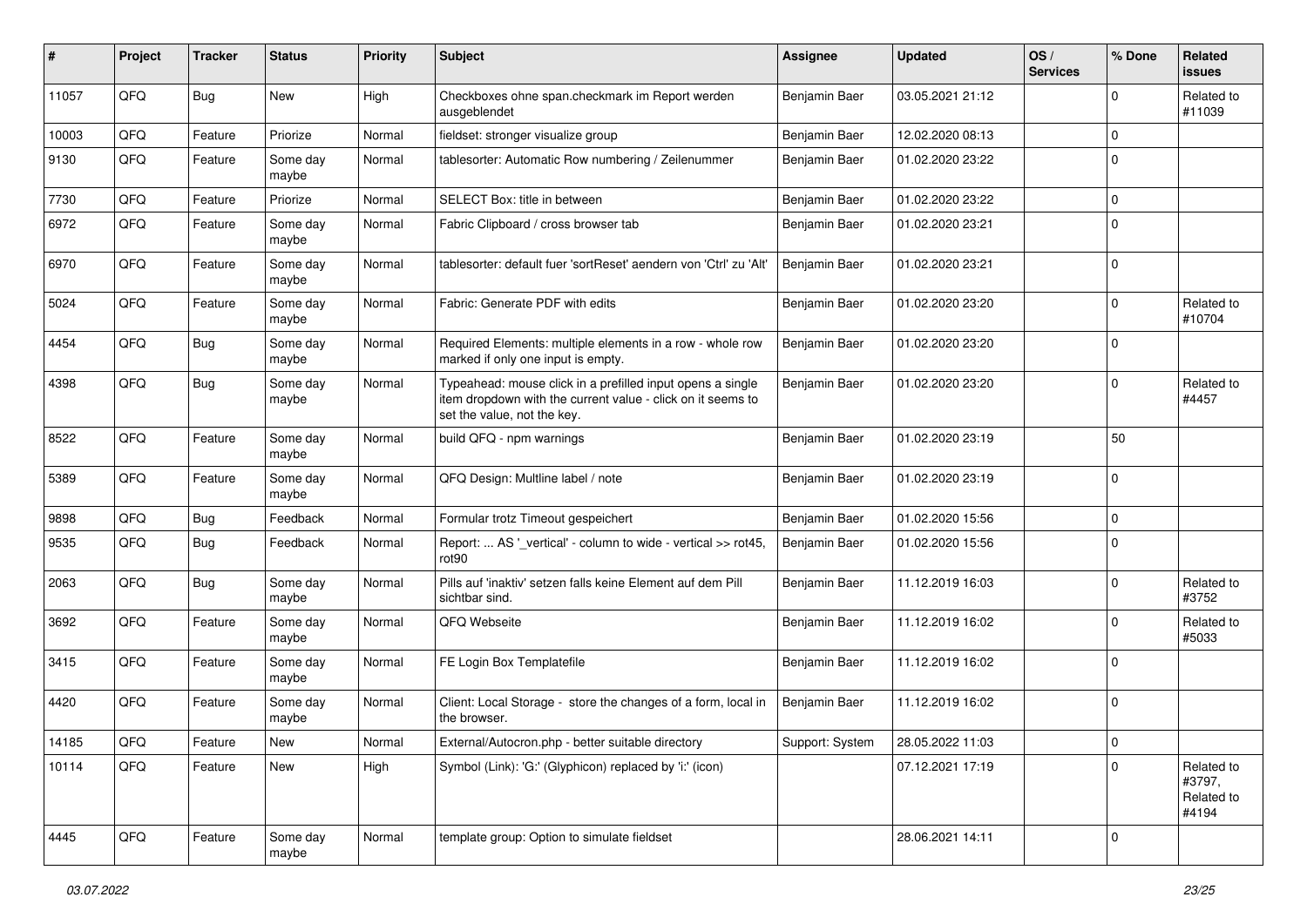| #     | Project | <b>Tracker</b> | <b>Status</b>     | <b>Priority</b> | <b>Subject</b>                                                     | <b>Assignee</b> | <b>Updated</b>   | OS/<br><b>Services</b> | % Done      | Related<br>issues    |
|-------|---------|----------------|-------------------|-----------------|--------------------------------------------------------------------|-----------------|------------------|------------------------|-------------|----------------------|
| 880   | QFQ     | Feature        | Some day<br>maybe | Urgent          | Security: PHP, SQL Injection, XSS                                  |                 | 03.05.2021 21:14 |                        | $\mathbf 0$ | Related to<br>#14320 |
| 11850 | QFQ     | Feature        | New               | Urgent          | Wizard Form: basierend auf einer Tabelle eine Form<br>anlegen.     |                 | 03.05.2021 21:12 |                        | $\Omega$    | Blocked by<br>#8082  |
| 10766 | QFQ     | Bug            | <b>New</b>        | High            | Radiobutton / parameter.buttonClass=btn-default: dynamic<br>update |                 | 03.05.2021 21:12 |                        | $\mathbf 0$ | Related to<br>#11237 |
| 10345 | QFQ     | Feature        | New               | Normal          | Templates - Patterns QFQ Style                                     |                 | 03.05.2021 21:01 |                        | 0           | Related to<br>#10713 |
| 4194  | QFQ     | Feature        | In Progress       | Normal          | Bootstrap 4 ist jetzt offiziel                                     |                 | 03.05.2021 20:47 |                        | $\mathbf 0$ | Related to<br>#10114 |
| 12156 | QFQ     | Feature        | New               | Normal          | Form: Optional disable 'leave page'                                |                 | 03.05.2021 20:45 |                        | 0           |                      |
| 7278  | QFQ     | Feature        | Some day<br>maybe | Normal          | Form: Wert vordefinieren der immer gesetzt wird                    |                 | 02.05.2021 09:27 |                        | $\mathbf 0$ |                      |
| 12135 | QFQ     | Feature        | New               | Normal          | Subrecord: Notiz                                                   |                 | 24.04.2021 16:58 |                        | $\pmb{0}$   |                      |
| 12039 | QFQ     | Feature        | New               | Normal          | Missing htmlSpecialChar() in pre processing on form submit         |                 | 18.02.2021 00:09 |                        | 0           | Related to<br>#14320 |
| 12038 | QFQ     | Feature        | New               | Normal          | a) STORE_VAR: filenameOnlyStripUniq, b) SP:<br>QSTRIPUNIQ()        |                 | 17.02.2021 23:55 |                        | $\mathbf 0$ |                      |
| 7229  | QFQ     | Feature        | Some day<br>maybe | Normal          | New FormElement.type: Button                                       |                 | 01.02.2021 12:32 |                        | 0           |                      |
| 3880  | QFQ     | Feature        | Some day<br>maybe | Normal          | Form 'Form': anlegen einer Tabelle                                 |                 | 14.01.2021 10:12 |                        | $\pmb{0}$   |                      |
| 9126  | QFQ     | Bug            | Some day<br>maybe | Normal          | hidden Form elements are present in page source                    |                 | 02.01.2021 18:41 |                        | $\mathbf 0$ |                      |
| 11716 | QFQ     | Feature        | New               | Normal          | Form an beliebiger Stelle im Report anzeigen                       |                 | 09.12.2020 09:47 |                        | $\mathbf 0$ |                      |
| 11715 | QFQ     | Bug            | <b>New</b>        | Normal          | acceptZeroAsRequired and requiredOffButMark do not<br>coincide     |                 | 08.12.2020 12:13 |                        | $\Omega$    |                      |
| 11534 | QFQ     | Feature        | <b>New</b>        | Normal          | Report: Action on selected rows - Table batchprocessing<br>feature |                 | 18.11.2020 08:15 |                        | $\mathbf 0$ |                      |
| 11535 | QFQ     | Feature        | <b>New</b>        | Normal          | Ability to create SQL columns in frontend QFQ forms                |                 | 17.11.2020 12:11 |                        | 0           |                      |
| 11522 | QFQ     | <b>Bug</b>     | New               | Normal          | Aus/Einblenden von Reitern                                         |                 | 13.11.2020 14:58 |                        | $\mathbf 0$ |                      |
| 10759 | QFQ     | Bug            | New               | Normal          | emptyMeansNull - Feld falsch aktualisiert                          |                 | 12.11.2020 23:45 |                        | $\pmb{0}$   |                      |
| 11195 | QFQ     | Bug            | New               | Low             | Dynamic Update: Note not updated if new text is empty<br>(v20.4)   |                 | 25.09.2020 11:14 |                        | $\mathbf 0$ |                      |
| 10890 | QFQ     | <b>Bug</b>     | New               | Normal          | AutoCron hangs                                                     |                 | 20.07.2020 13:56 |                        | 0           |                      |
| 10874 | QFQ     | Feature        | New               | Normal          | Erstellen eines Foreign Keys in der Tabelle "FormElement"          |                 | 13.07.2020 10:11 |                        | $\pmb{0}$   |                      |
| 10763 | QFQ     | Feature        | New               | Normal          | form accessed and submitted despite logout?                        |                 | 16.06.2020 11:43 |                        | $\pmb{0}$   |                      |